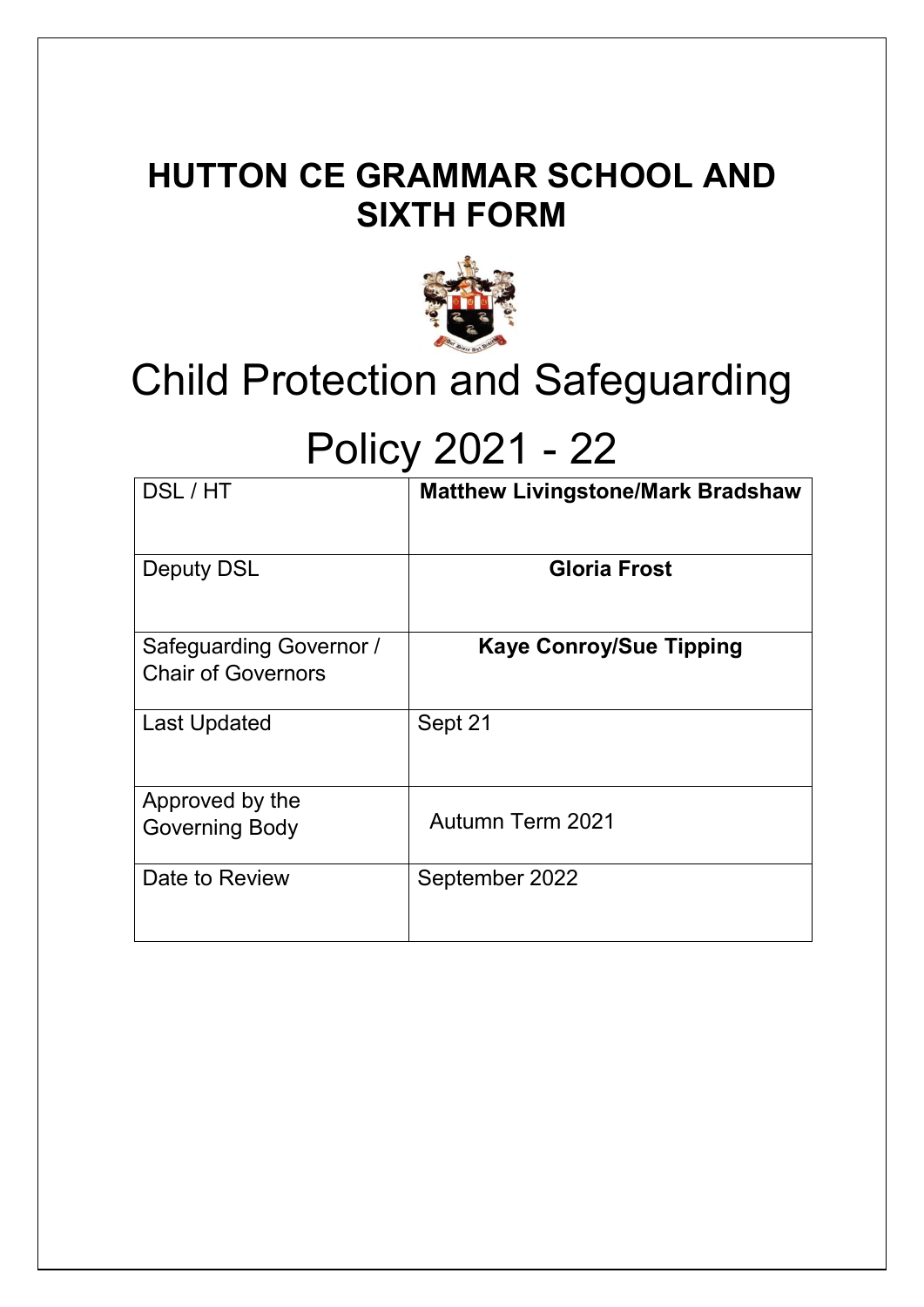| <b>Table of Contents</b>         |                                           |    |                                                                |  |  |
|----------------------------------|-------------------------------------------|----|----------------------------------------------------------------|--|--|
| $\mathbf 1$                      | <b>Context &amp; Rationale</b>            | 18 | <b>Extremism &amp; Radicalisation</b>                          |  |  |
| $\overline{2}$                   | <b>Definition</b>                         | 19 | <b>Private Fostering</b>                                       |  |  |
| 3                                | Covid-19                                  | 20 | <b>Pupils with Family Members in</b><br>Prison                 |  |  |
| 4                                | <b>Law and Guidance</b>                   | 21 | Peer on Peer Abuse including<br><b>Sexualised Abuse</b>        |  |  |
| 5                                | Roles and Responsibilities                | 22 | Serious Violence                                               |  |  |
| 6                                | <b>Training and Induction</b>             | 23 | <b>Online Safety and Personal</b><br><b>Electronic Devices</b> |  |  |
| $\overline{7}$                   | <b>Multi-Agency Working</b>               | 24 | Sexting & Sharing of Indecent<br>Images                        |  |  |
| 8                                | <b>Early Help</b>                         | 25 | <b>Context of Safeguarding Incidents</b>                       |  |  |
| 9                                | Abuse & Neglect                           | 26 | <b>Extra-Curricular Clubs and</b>                              |  |  |
|                                  |                                           |    | <b>Activities</b>                                              |  |  |
| 10                               | Domestic Abuse                            | 27 | <b>Alternative Provision</b>                                   |  |  |
| 11                               | Homelessness                              | 28 | <b>Work Experience</b>                                         |  |  |
| 12                               | <b>Children Missing from</b><br>Education | 29 | <b>Manging Referrals</b>                                       |  |  |
| 13                               | <b>Child Criminal Exploitation</b>        | 30 | about<br>staff<br>Concerns<br>and<br>safeguarding practices    |  |  |
| 14                               | <b>Child Sexual Exploitation</b>          | 31 | Allegations of Abuse against staff                             |  |  |
| 15                               | <b>Modern Slavery</b>                     | 32 | <b>Safer Recruitment</b>                                       |  |  |
| 16                               | <b>Female Genital Mutilation</b>          | 33 | <b>Single Central Record</b>                                   |  |  |
| 17                               | <b>Forced Marriage</b>                    | 34 | <b>Review</b>                                                  |  |  |
| Key Contacts. Roles and Training |                                           |    |                                                                |  |  |
|                                  |                                           |    |                                                                |  |  |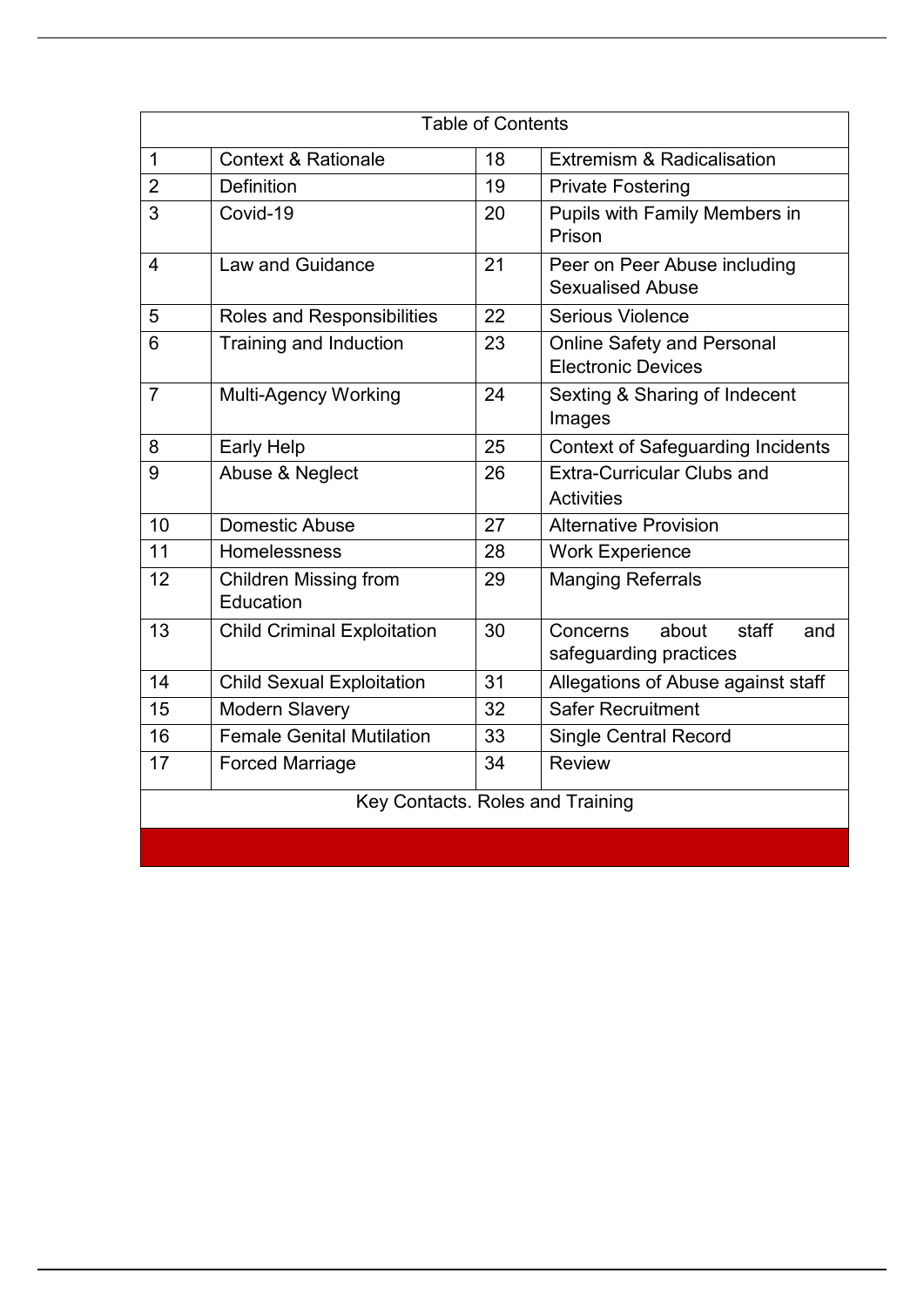# **1. Context and Rational**

**Hutton CE Grammar School & Sixth Form** fully recognises the contribution we can make to protect children from harm and to support and promote the welfare of all children who are pupils at our school. This policy applies to all stakeholders; this includes pupils, staff, parents, governors, volunteers, placement students and visitors.

This policy will give clear direction to all stakeholders about expectations and our legal and moral responsibility to safeguard and promote the welfare of all children at our school.

**Hutton CE Grammar School & Sixth Form** is committed to safeguarding and promoting the physical, mental and emotional welfare of every pupil. We implement a whole-school preventative approach to managing safeguarding concerns, ensuring that the wellbeing of pupils is at the forefront of all action taken. We recognise that **no single professional can have a full picture** of a child's needs and circumstances. If children and families are to receive the right help at the right time, **everyone** who comes into contact with them has a role to play in identifying concerns, sharing information and taking prompt action.

This policy sets out a clear and consistent framework for delivering this promise, in line with safeguarding legislation and statutory guidance. It will be achieved by:

- Ensuring that members of the governing board, the headteacher, staff and all stakeholders understand their responsibilities under safeguarding legislation and statutory guidance, are alert to the signs of child abuse, and know to refer concerns to the DSL. In additional, to ensure that staff are aware that ANYONE can make a referral.
- Teaching pupils how to keep safe and recognise behaviour that is unacceptable.
- Identifying and making provision for any pupil that has been subject to, or is at risk of, abuse, neglect, or exploitation.
- Creating a culture of safer recruitment by adopting procedures that help deter, reject or identify people who might pose a risk to children
- Endeavour to provide a safe and welcoming environment where children are respected and valued; where the voice of the child is listened to and is paramount
- Where it is believed that a child is at risk of or is suffering significant harm, the school will follow the procedures set out by our local Safeguarding Children Partnership arrangements.

[https://panlancashirescb.proceduresonline.com/chapters/contents.html#ind\\_cases](https://panlancashirescb.proceduresonline.com/chapters/contents.html#ind_cases)

# **2. Definitions**

The terms **"children"** and **"child"** refer to anyone under the age of 18.

The purpose of this safeguarding policy is to ensure every pupil at **Hutton CE Grammar School & Sixth Form** is safe and protected from harm. The Department for Education (DfE) 'Keeping Children Safe in Education' (September 2021), states safeguarding and promoting the welfare of children is defined for the purposes of this guidance as:

- Protecting children from maltreatment;
- Preventing impairment of children's mental and physical health or development;
- Ensuring that children grow up in circumstances consistent with the provision of safe and effective care; and
- Taking action to enable all children to have the best outcomes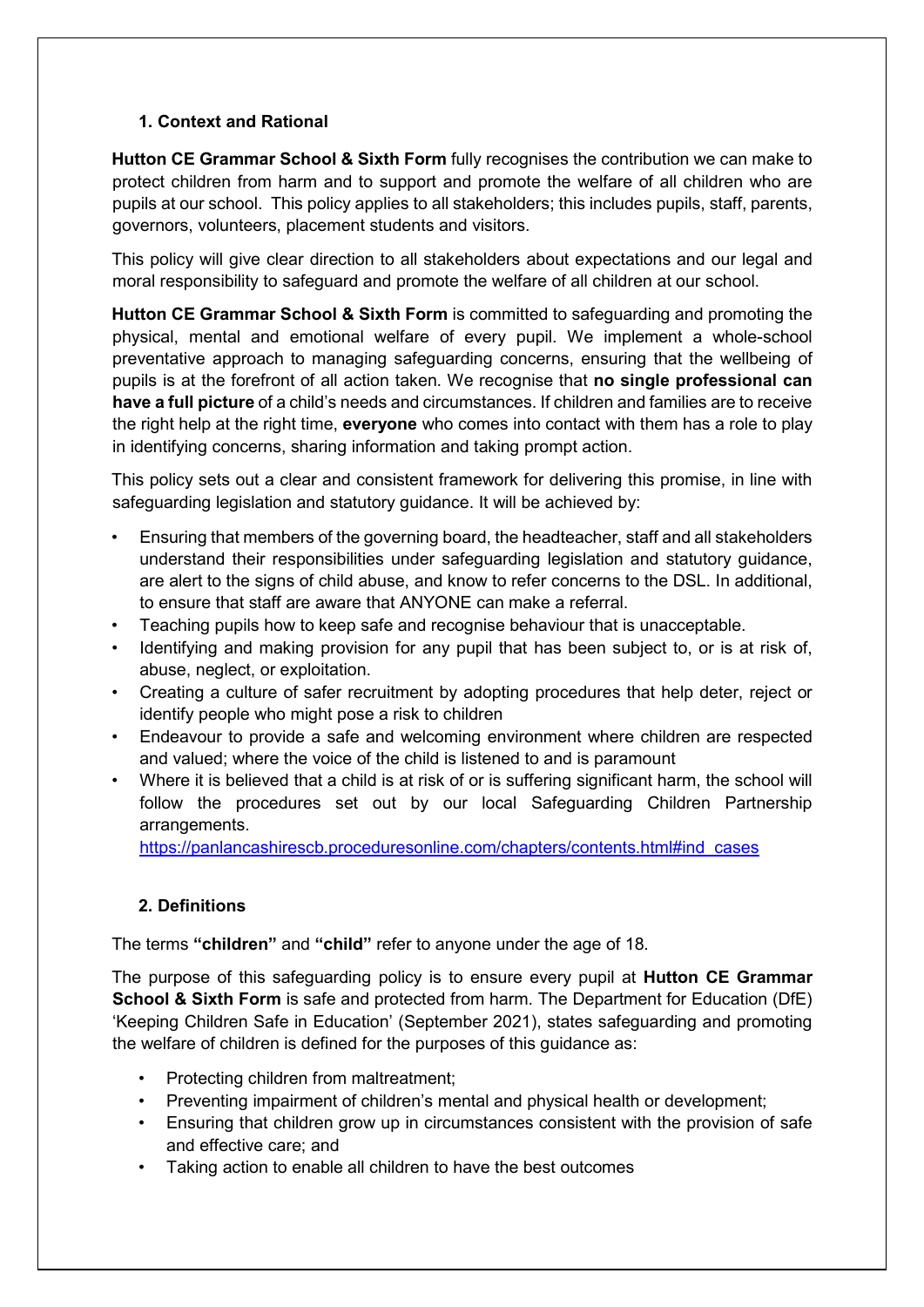Children can abuse other children. This is generally referred to as **peer on peer abuse** and can take many forms. This can include (but is not limited to) bullying (including cyberbullying); sexual violence and sexual harassment; physical abuse such as hitting, kicking, shaking, biting, hair pulling, or otherwise causing physical harm; sexting and initiating/hazing type violence and rituals.

For the purposes of this policy, **"sexual violence"** refers to the following offences as defined under the Sexual Offences Act 2003:

- **Rape:** A person (A) commits an offence of rape if they intentionally penetrate the vagina, anus or mouth of another person (B) with their penis, B does not consent to the penetration, and A does not reasonably believe that B consents.
- **Assault by penetration:** A person (A) commits an offence if they intentionally penetrate the vagina or anus of another person (B) with a part of their body or anything else, the penetration is sexual, B does not consent to the penetration, and A does not reasonably believe that B consents.
- **Sexual assault:** A person (A) commits an offence of sexual assault if they intentionally touch another person (B), the touching is sexual, B does not consent to the touching, and A does not reasonably believe that B consents.
- **Causing someone to engage in sexual activity without consent:** A person (A) commits an offence if they intentionally cause another person (B) to engage in an activity, the activity is sexual, B does not consent to engaging in the activity, and A does not reasonably believe that B consents. This could include forcing someone to strip, touch themselves sexually, or to engage in sexual activity with a third party.

For the purposes of this policy, **"sexual harassment"** refers to unwanted conduct of a sexual nature that occurs online or offline, inside or outside of school. Sexual harassment is likely to violate a pupil's dignity, make them feel intimidated, degraded or humiliated, and create a hostile, offensive, or sexualised environment. If left unchallenged, sexual harassment can create an atmosphere that normalises inappropriate behaviour and may lead to sexual violence. Sexual harassment can include, but is not limited to:

- Sexual comments, such as sexual stories, lewd comments, sexual remarks about clothes and appearance, and sexualised name-calling.
- Sexual "jokes" and taunting.
- Physical behaviour, such as deliberately brushing against someone, interfering with someone's clothes, and displaying images of a sexual nature.
- Online sexual harassment, which may be standalone or part of a wider pattern of sexual harassment and/or sexual violence. This includes:
	- The consensual and non-consensual sharing of nude and semi-nude images and/or videos.
	- Sharing unwanted explicit content.
	- Upskirting.
	- Sexualised online bullying.
	- Unwanted sexual comments and messages, including on social media. -Sexual exploitation, coercion, and threats.

**Upskirting** refers to the act, as identified the Voyeurism (Offences) Act 2019, of taking a picture or video under another person's clothing, without their knowledge or consent, with the intention of viewing that person's genitals or buttocks, with or without clothing, to obtain sexual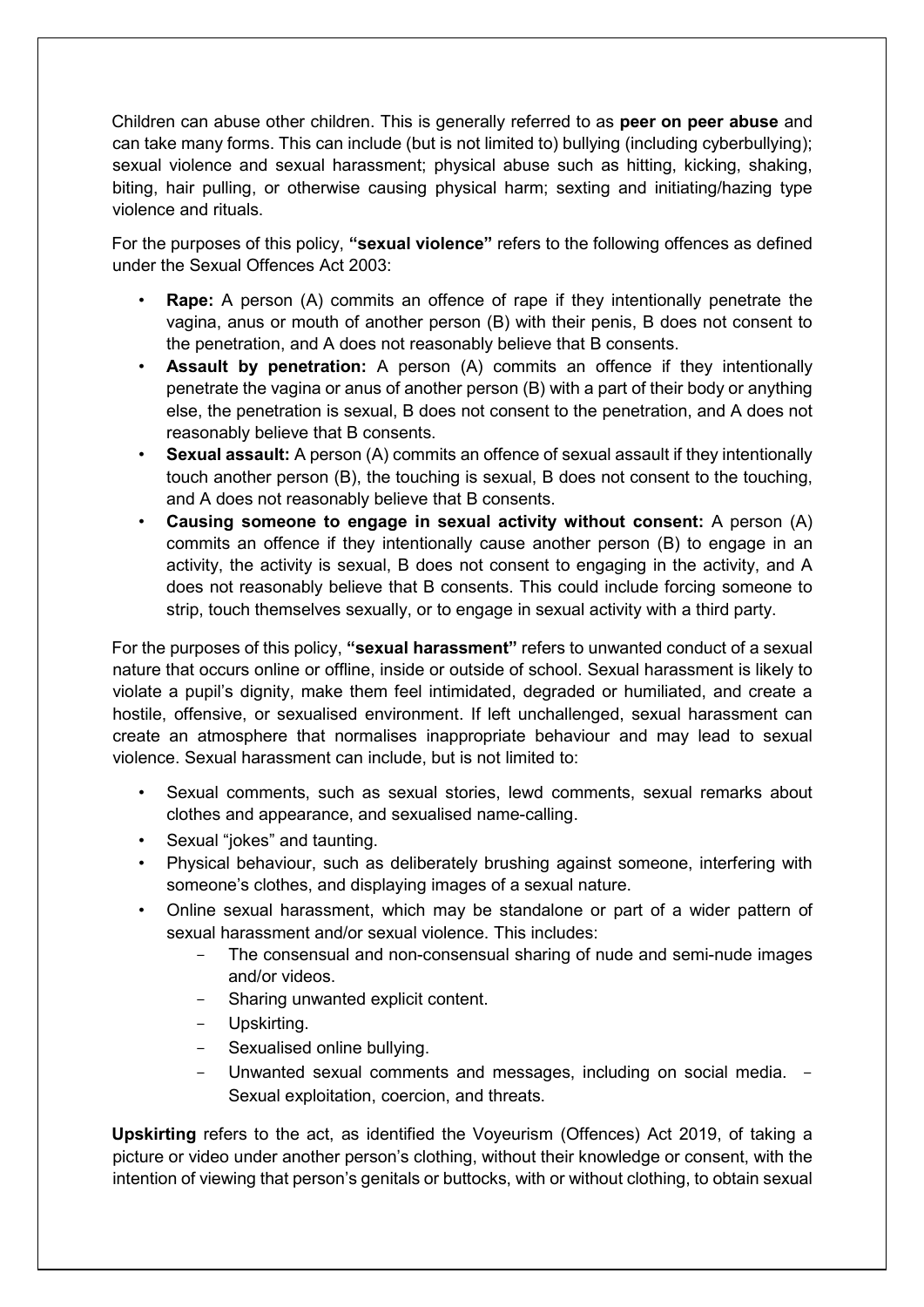gratification, or cause the victim humiliation, distress or alarm. Upskirting is a criminal offence. Anyone, including pupils and staff, of any gender can be a victim of upskirting.

**Consensual and non-consensual sharing of nude and semi-nude images and/or videos**, colloquially known as **"sexting" and "youth produced imagery"**, is defined as the sharing between pupils of sexually explicit content, including indecent imagery. **Indecent imagery** is defined as an image which meets one or more of the following criteria:

- Nude or semi-nude sexual posing
- A child touching themselves in a sexual way
- Any sexual activity involving a child
- Someone hurting a child sexually
- Sexual activity that involves animals

**Consent** is defined as having the freedom and capacity to choose to engage in sexual activity. Consent may be given to one sort of sexual activity but not another and can be withdrawn at any time during sexual activity and each time activity occurs. A person only consents to a sexual activity if they agree by choice to that activity and has the freedom and capacity to make that choice. Children under the age of 13 can never consent to any sexual activity. The age of consent is 16.

# **3. Covid -19**

Keeping Children Safe in Education 2021 (KCSIE) remains in force throughout the response to coronavirus (COVID-19). However, **Hutton CE Grammar School & Sixth Form** recognises that further measures or adaptations to current policies and procedures may be required in response to the pandemic in 2021/22. Any such measures will be detailed and communicated through addendums to the policy, when necessary, and shared with all stakeholders. **Hutton CE Grammar School & Sixth Form** will continue to follow local and national guidance and adapt/amend this policy if required.

#### **4. Law and Guidance**

This policy has due regard to all relevant legislation and statutory guidance including, but not limited to:

- **[Education Act 2002](http://www.legislation.gov.uk/ukpga/2002/32/contents)**[:](http://www.legislation.gov.uk/ukpga/2002/32/contents) [S](http://www.legislation.gov.uk/ukpga/2002/32/contents)ection 175 of the Education Act 2002 requires local education authorities and the governors of maintained schools and further education (FE) colleges to make arrangements to ensure that their functions are carried out with a view to safeguarding and promoting the welfare of children. Section 157 of the same act and the Education (Independent Schools Standards) (England) Regulations 2003 require proprietors of independent schools (including academies) to have arrangements to safeguard and promote the welfare of children.
- **[Working Together to Safeguard Children 2018](https://www.gov.uk/government/publications/working-together-to-safeguard-children--2)** guides education establishments of their role within inter-agency working to safeguard and promote the welfare of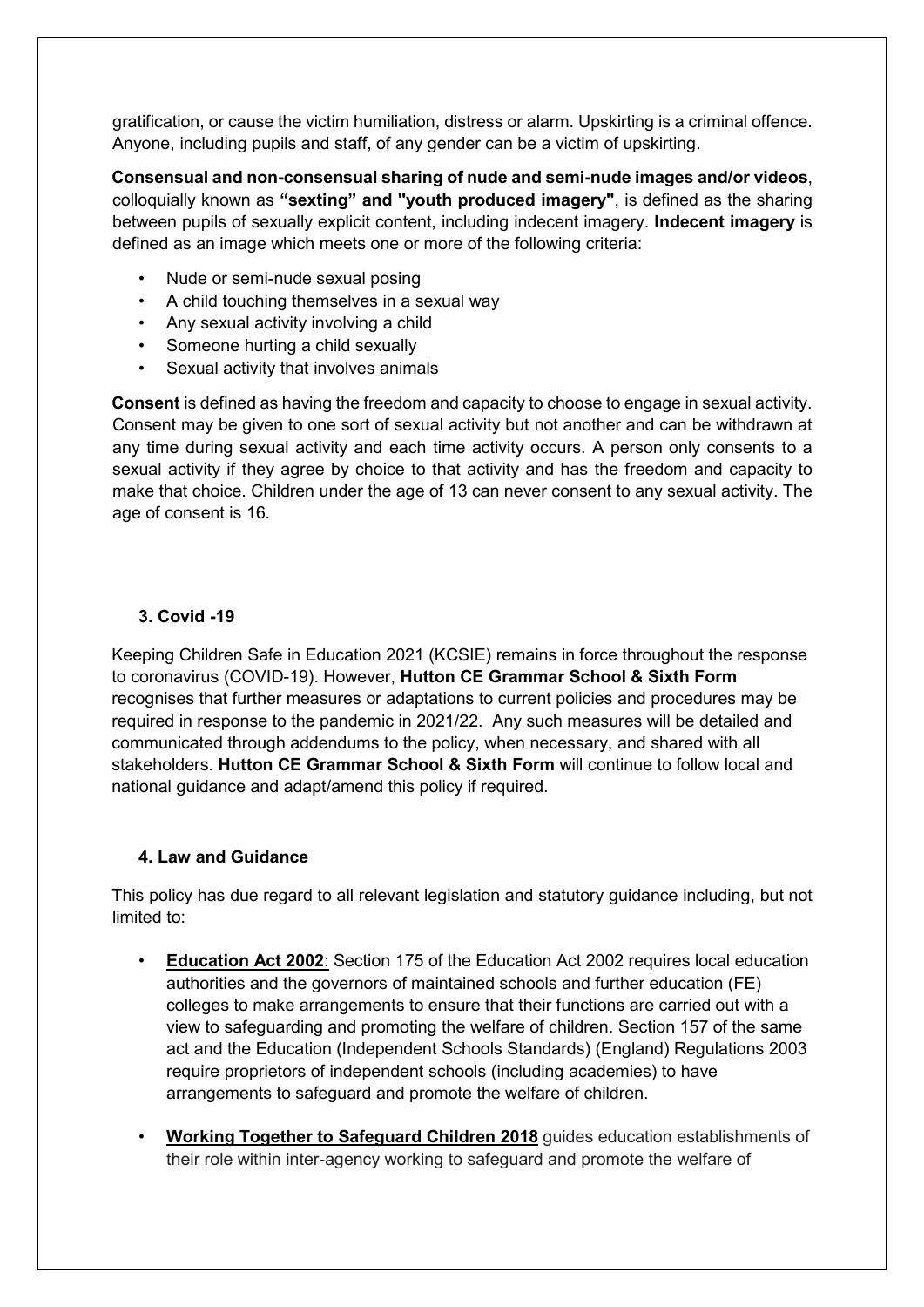children. This is **the government's statutory guidance for all organisations and agencies** who work with, or carry out work related to, children in the United Kingdom.

- **[Keeping Children Safe in Education 2021](https://assets.publishing.service.gov.uk/government/uploads/system/uploads/attachment_data/file/892394/Keeping_children_safe_in_education_2020.pdf)**: The Department for Education (DfE) has updated the statutory safeguarding and child protection guidance for schools and colleges in England, Keeping children safe in education. This guidance sets out what schools and colleges in England must do to safeguard and promote the welfare of children and young people under the age of 18.
- **[Guidance for Safer Working Practice \(with Addendum April 2020\)](https://www.saferrecruitmentconsortium.org/GSWP%20COVID%20addendum%20April%202020%20final-1.pdf)**
- **[The Children Act 1989](http://www.legislation.gov.uk/ukpga/1989/41/contents) [&](http://www.legislation.gov.uk/ukpga/1989/41/contents) 2004**
- **The Prevent Duty –** The Prevent duty is **the duty in the Counter-Terrorism and Security Act 2015** that's sets out guidance for the LA and its partners to have due regard to the need to prevent people from being drawn into terrorism.
- **FGM** as set out in the Female Genital Mutilation Act 2003 ("the 2003 Act"), as amended by the Serious Crime Act 2015.

# **Relevant Non-statutory guidance**

- DfE (2015) 'What to do if you're worried a child is being abused'
- DfE (2018) 'Information sharing'
- DfE (2017) 'Child sexual exploitation'
- DfE (2021) 'Sexual violence and sexual harassment between children in schools and colleges'
- DfE (2021) 'Recruit teachers from overseas'
- DfE (2020) 'Sharing nudes and semi-nudes: advice for education settings working with children and young people'

This policy operates in conjunction with the following school policies:

- Anti-Bullying Policy
- Online Safety Policy
- Data Protection Policy
- Whistleblowing Policy
- Allegations of Abuse Against Staff Policy
- Staff Code of Conduct
- Behavioural Policy
- Anti-Bullying Policy

# **5. Roles and responsibilities**

**All staff** have a responsibility to:

- Consider, at all times, what is in the best interests of the pupil with a **child-centred approach**
- Contribute to, and maintain a **high safeguarding ethos** within the setting, with safeguarding pupils at the forefront of practice at all times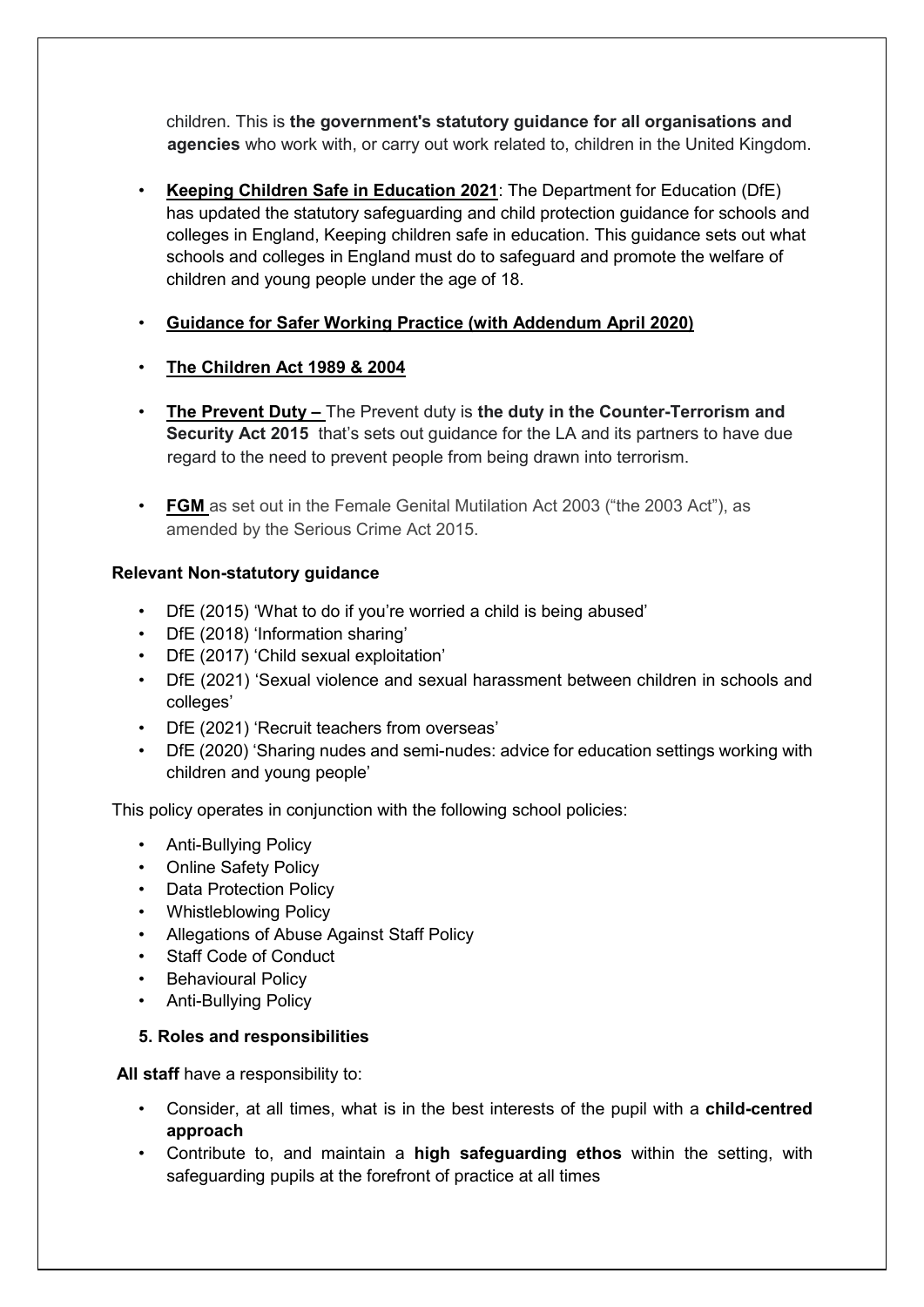- Ensure ALL children have opportunities to communicate and know that they are **listened to**
- Contribute to **providing a curriculum** which will equip children with the skills to keep themselves safe and develop an attitude which will enable them to enter adulthood successfully and reach their full potential
- Establish effective, supportive, and **positive relationships** with parents, carers, pupils and other professionals
- Maintain an attitude of **'it could happen here'** where safeguarding is concerned
- Be proactive to provide a **safe environment** in which pupils can learn
- Be prepared to **identify** pupils or families who may benefit from **early help**
- Be aware of the **school's individual procedures** that support safeguarding, including all policies, internal reporting procedures, information and training provided
- Be aware of the role and **identity of the DSL** and deputy DSLs and seek them for advice if required
- Undertake **safeguarding training**, including online safety training, during induction and subsequently on a regular basis, including receiving bulletins, emails and briefings Be aware of the **local early help process** and understand their role in it.
- Be aware of, and understand, the process for making referrals to Children's Social Care, understanding that **anyone can make a referral**
- Understand how to make a referral to CSC and/or the police immediately, if at any point there is **a risk of immediate serious harm to a child**
- Be aware of and **understand the procedure to follow** in the event that a child confides they are being abused, exploited or neglected, in a timely manner
- Maintain appropriate **levels of confidentiality** when dealing with individual cases
- **Reassure victims** that they are being taken seriously, that they will be supported, and that they will be kept safe.
- Be aware of **safeguarding issues** that can put pupils at risk of harm.
- **Be aware of behaviours linked to issues** such as drug-taking, alcohol misuse, deliberately missing education, and sharing indecent images, and other signs that pupils may be at risk of harm
- Be fully aware of the importance of **mental health in relation to safeguarding** and that all staff should also be aware that mental health problems can, in some cases, be an indicator that a child has suffered or is at risk of suffering abuse, neglect or exploitation.

#### **Teachers, including the headteacher, have a responsibility to:**

• Safeguard pupils' wellbeing and maintain public trust in the teaching profession as part of their professional duties, as outlined in the '**Teachers' Standards'**.

#### **The governing body has a duty to:**

- Take **strategic leadership responsibility** for the school's safeguarding arrangements
- Ensure that the school **complies with its duties** under the above child protection and safeguarding legislation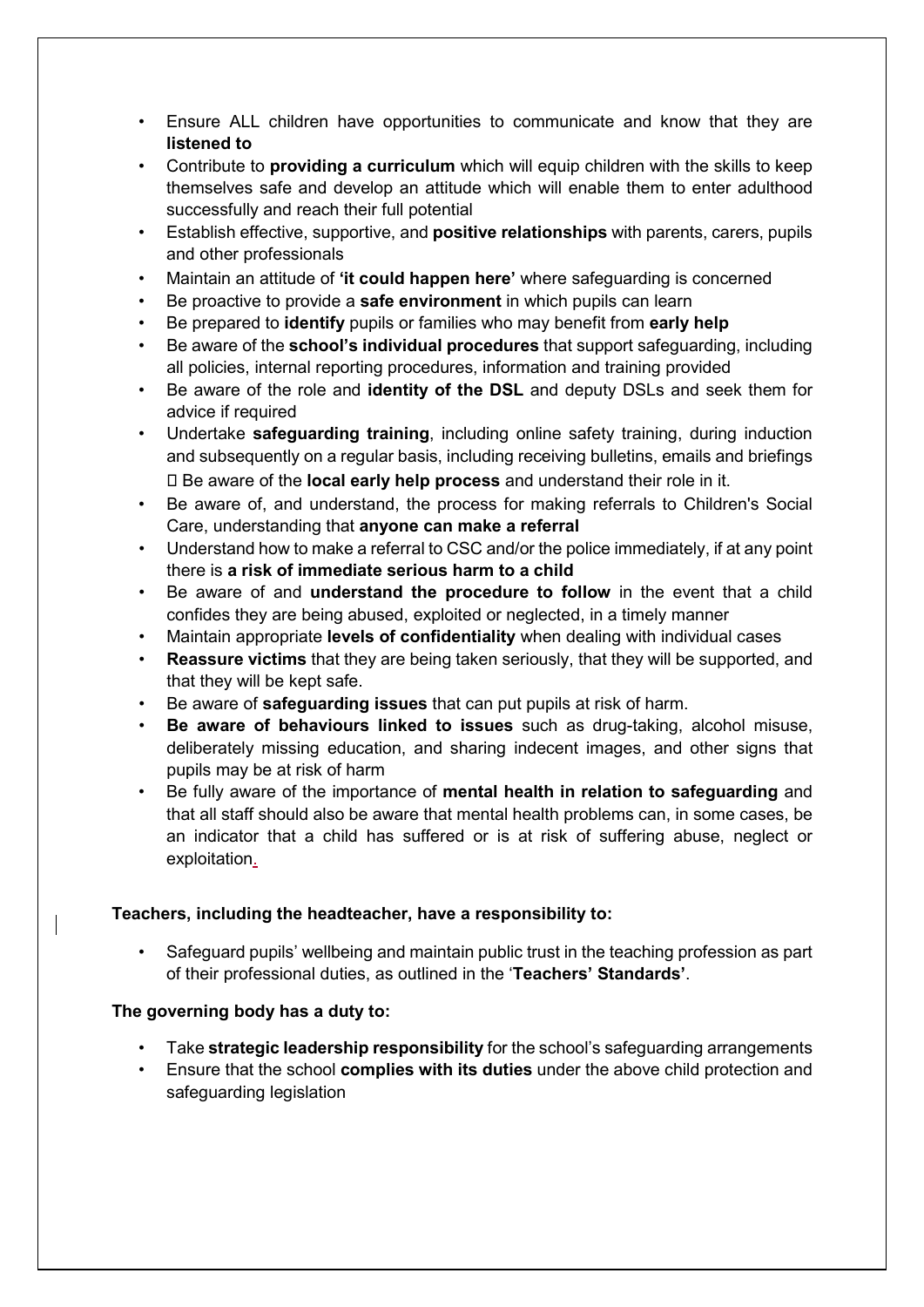**safeguarding arrangements with information** to fulfil its functions Comply with its obligations under section 14B of the Children Act 2004 to **supply the local** 

- Ensure that staff working directly with children **read and understand** at least Part one of **KCSIE**
- Ensure a **named Governor takes leadership responsibility** for safeguarding arrangements
- Appoint a member of staff from the SLT to the **role of DSL** and one or more deputy DSLs to provide support, and ensure that they are trained to the same standard as the DSL and that the roles are explicit in their job description(s). Ensure the provision of appropriate support, funding, training, resources, and time to carry out their role
- Facilitate and support a **whole-school approach to safeguarding**; this includes ensuring that safeguarding and child protection are at the forefront and **ethos** remains consistently high
- Ensure **systems are in place so that children to confidently report abuse**, knowing that their concerns will be treated seriously, and they can safely express their views and give feedback; these systems will be well-promoted, easily understood, and easily accessible. Ensure that the **voice of the child** is heard and acted upon.
- Ensure **effective and appropriate policies** and procedures in place
- Make sure that **pupils are taught about safeguarding**, including protection against dangers online (including when they are online at home), through teaching and learning opportunities, as part of providing a broad and balanced curriculum
- Adhere to statutory responsibilities by conducting **pre-employment checks on staff** who work with children
- Ensure the school has **clear systems and processes in place for identifying possible mental health problems in pupils,** including clear routes to escalate concerns and clear referral and accountability systems
- Make sure that at least one person on any recruitment panel has undertaken **safer recruitment training**
- Ensure that **all staff receive safeguarding and child protection training** updates, e.g. emails, as required, but at least annually, including a thorough induction
- Confirm that there are transparent procedures in place to handle **allegations against staff,** supply staff, volunteers and contractors
- Confirm that there are **procedures in place to make a referral to the DBS** and the Teaching Regulation Agency (TRA), where appropriate, if a person in regulated activity has been dismissed or removed due to safeguarding concerns or would have been had they not resigned
- Ensure that appropriate disciplinary procedures are in place, as well as **policies pertaining to the behaviour of pupils and staff**
- Ensure that **procedures are in place to eliminate unlawful discrimination**, harassment and victimisation, including those in relation to peer-on-peer abuse.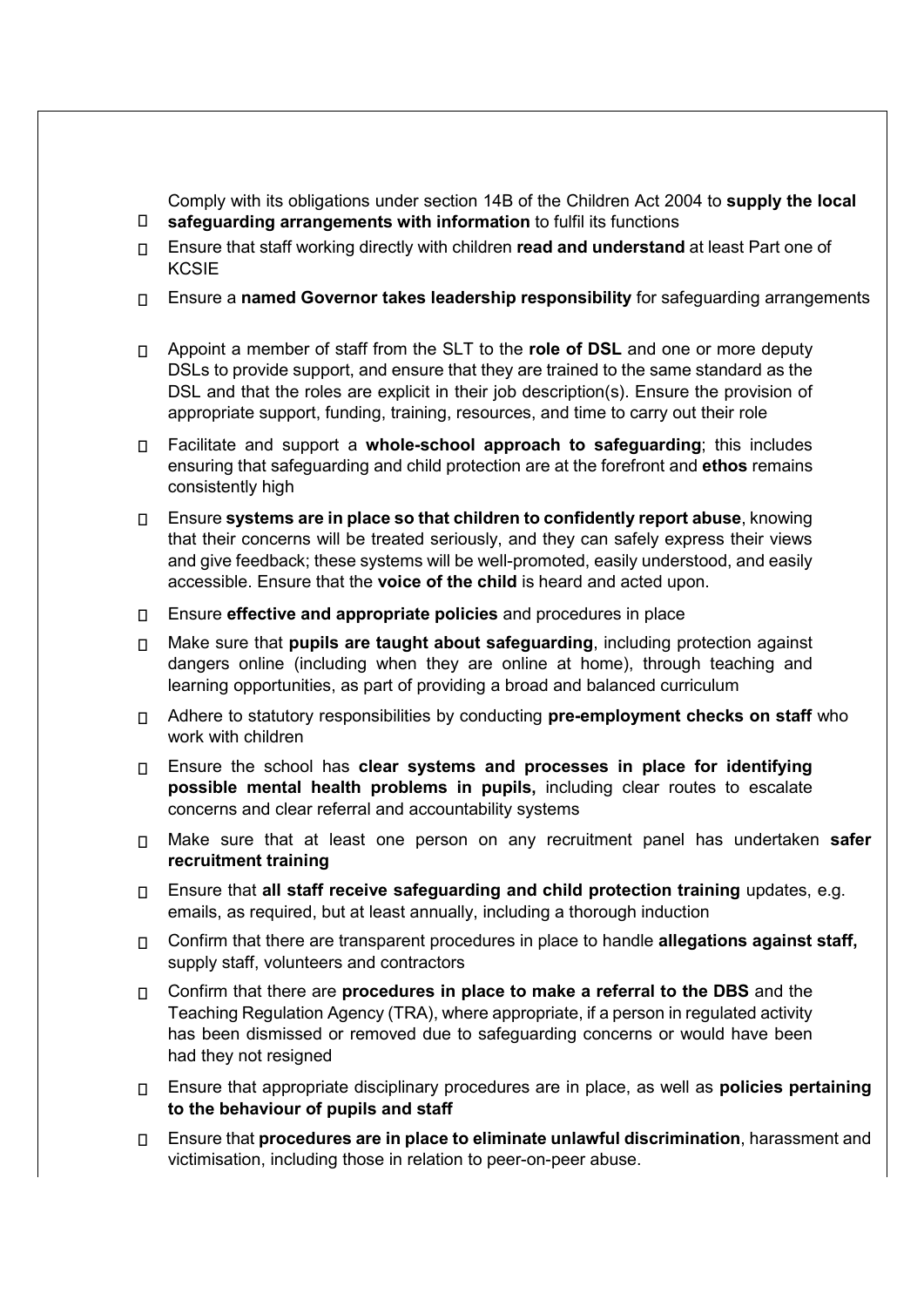- Appoint a **designated teacher to promote the educational achievement of CLA** and ensure that this person has undergone appropriate training
- Ensure that the **appropriate level of check** is completed on Governors
- Create a culture where **staff are confident to challenge** senior leaders over any safeguarding concerns
- Ensure that **children are safe online** by ensuring that appropriate filters and monitoring systems are in place

- Ensure that **safeguarding is embedded within the curriculum**
- $\Box$  Ensure staff in school are aware of, and policies are personalised to reflect, an understanding of specific issues such as **peer on peer abuse** and safeguarding children with disabilities and special educational needs
- $\Box$  Ensure that all practice and procedures operate with the best interests of the child at the centre with a **firm child centred approach.**

### **The DSL has a duty to:**

- $\Box$ 
	- Take **lead responsibility for safeguarding** and child protection, including online safety, creating and maintaining a highly visible safeguarding culture
- Provide **advice, support and expertise to other staff** on child welfare, safeguarding and child protection matters.
- **Take part in strategy discussions,** inter-agency meetings and Child Protection Conferences and/or support other staff to do so.
- **Contribute to the** assessment of children, and/or support other staff to do so
- **Be available** during school hours for staff to discuss any safeguarding concerns
- Arrange, alongside the school, adequate and **appropriate cover** for any activities outside of school hours or terms.
- n Refer cases:
	- To CSC where abuse and neglect are suspected, and support staff who make referrals CSC
	- To the Channel programme where radicalisation concerns arise, and support staff who make referrals to the Channel programme
	- To the DBS where a person is dismissed or has left due to harm, or risk of harm, to a child.
	- To the police where a crime may have been committed, in line with the National Police Chiefs' Council (NPCC) guidance
	- And to any other appropriate identified agency or partner.
- Act as a **point of contact** with the multi-agency partners
- Ensure **effective communication** and information sharing (when appropriate) between Deputy DSL's/ Pastoral Team/ SLT/Governance/ Head teacher.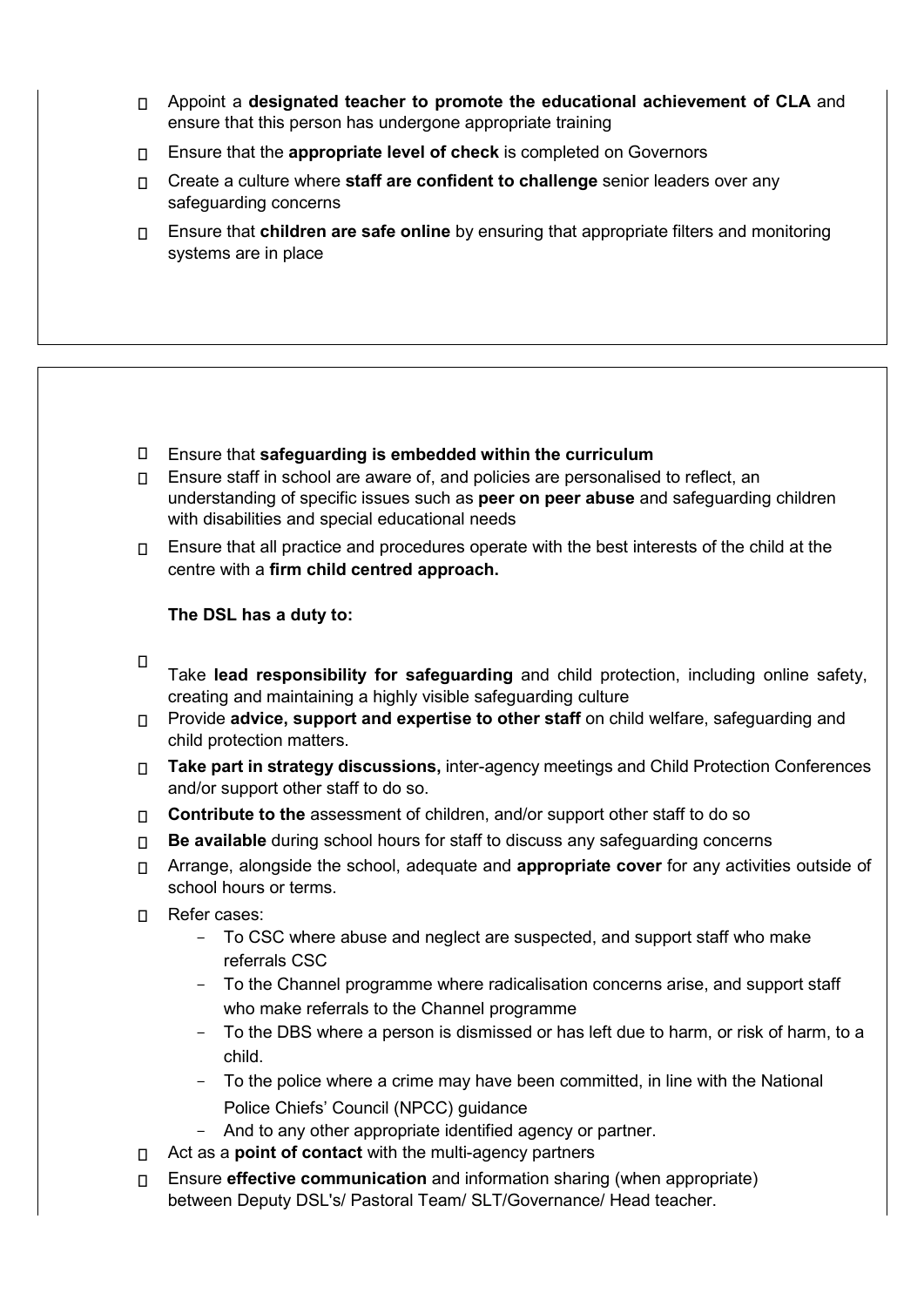- Liaise with staff when deciding whether to make a referral by **liaising with relevant agencies** so that children's needs are considered holistically
- Liaise with the **senior mental health lead** and, where available, the Mental Health Support Team, where safeguarding concerns are linked to mental health.
- Promote **supportive engagement with parents** in safeguarding and promoting the welfare of children, including where families may be facing challenging circumstances
- Work with relevant staff, **taking lead responsibility for promoting educational outcomes** for children, by understanding the lasting impact that adversity and trauma can have on children's behaviour, mental health and wellbeing, knowing the safeguarding and child protection issues that children in need are experiencing, or have experienced, and identifying the impact that these issues might be having on their attendance, engagement and achievement at school. This includes:
	- Ensuring that the school knows which pupils have or had a social worker
	- Understanding the academic progress and attainment of these pupils
	- Maintaining a culture of high aspirations for these pupils
	- Supporting teachers to provide additional academic support or reasonable adjustments to help these pupils reach their potential
- Ensure that **child protection files are kept updated** and secure, monitoring the quality and accuracy of logs
- Ensure that a pupil's child protection **file is transferred** as soon as possible, and within five days, when transferring to a new school, and consider any additional information that should be shared to support a child's journey
- Ensure **all stakeholders understand the Child Protection Policy**, Keeping Children Safe in Education 2021 and internal procedures to report any concerns are transparent and understood by all. Ensure this information is given in **induction** and at regular intervals/ training
- Work with the governing board to ensure the school's Child Protection and **Safeguarding Policy is reviewed annually**, and the procedures are updated and reviewed regularly
- Ensure the school's **Child Protection and Safeguarding Policy is available publicly**, ensure that parents are aware of schools' responsibilities regarding safeguarding and child protection
- Undergo **DSL training**, and update this training at least every two years to remain compliant
- Ensure opportunities for **further training** and opportunities for upskilling are taken
- Encourage a culture of listening to children promoting **the voice of the child**
- **Recognise the importance of information sharing**, including within school, with other schools and with the safeguarding partners and other agencies by understanding relevant data protection legislation and regulations, especially the Data Protection Act 2018 and the UK GDPR
- Undertake **Prevent** awareness training
- Be provided with appropriate support and **supervision** in order to carry out the role safely and effectively
- Liaise with the Local Authority Personal Advisors for any Care Leavers.

**Hutton CE Grammar School & Sixth Form** recognises that Deputy DSL's must be trained to same standard as the DSL.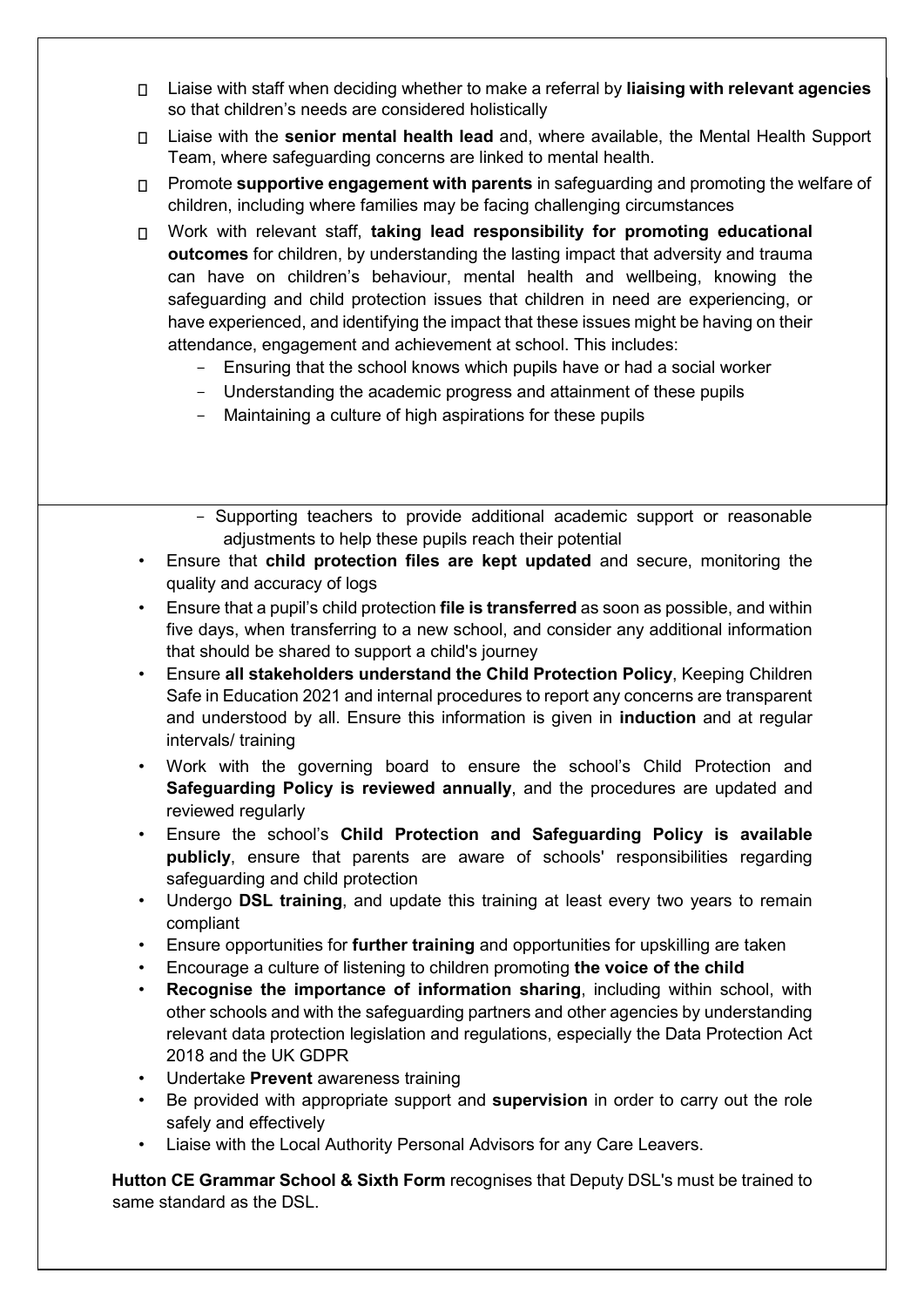**The designated teacher** has a responsibility for promoting the educational achievement of CLA and previously CLA (PLAC), and for children who have left care through adoption, special guardianship or child arrangement orders or who were adopted from state care outside England and Wales. In our setting, this is Matthew Livingstone.

# **6. Training and Induction**

**Hutton CE Grammar School & Sixth Form** recognise the importance of ongoing staff training and development to keep staff aware of emerging issues and keeping the ethos of safeguarding high. Everybody has a role to play in safeguarding our children and we strive to ensure all staff are well informed and know what to do if they have any concerns. Staff members will undergo safeguarding and child protection training at induction, which will be updated on a regular basis and/or whenever there is a change in legislation.

The induction training will cover: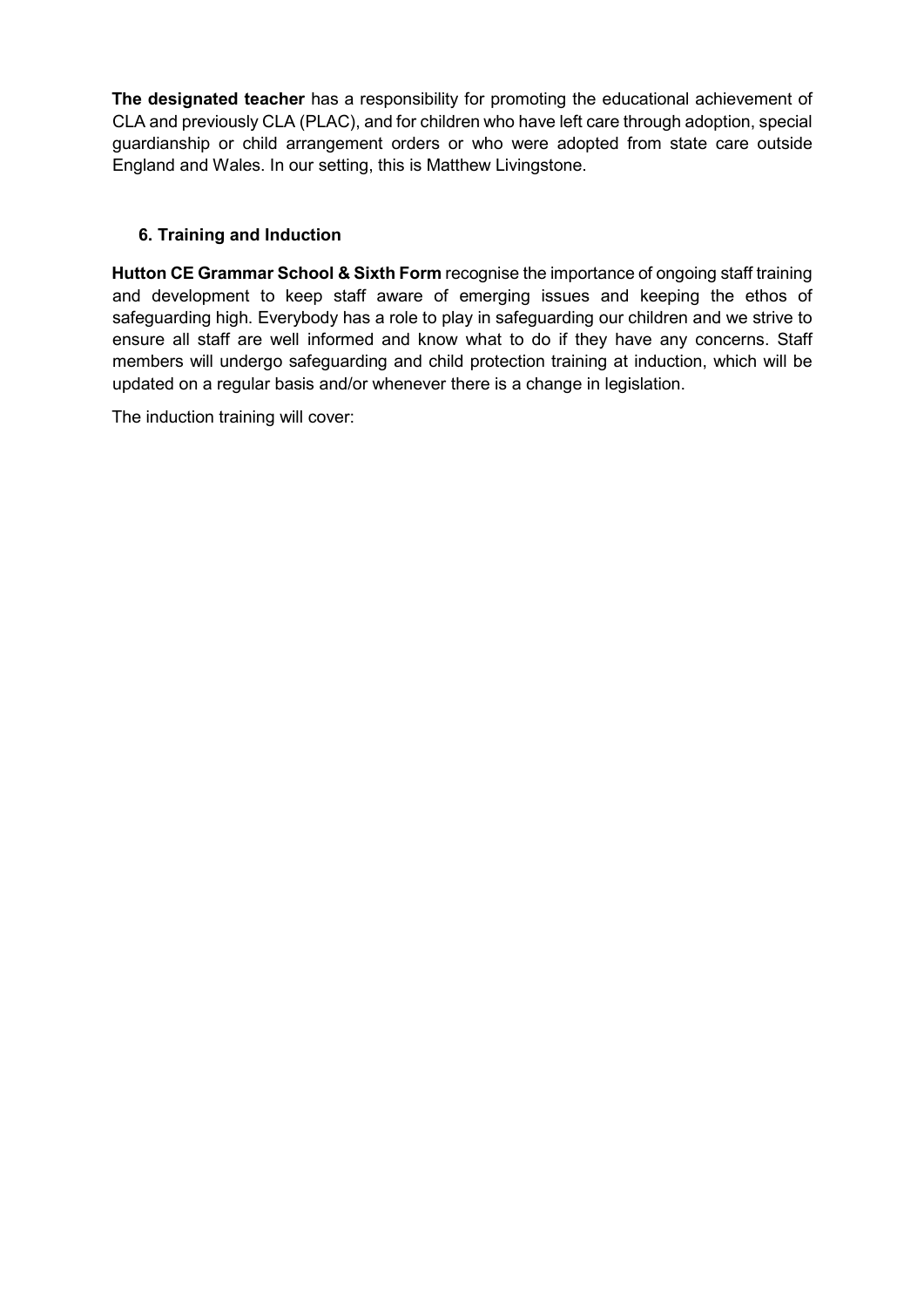- The Child Protection and Safeguarding Policy  $\Box$  The Staff Code of Conduct
- Part one of 'Keeping children safe in education' (KCSIE) (or Annex A, if appropriate). □ The Behaviour Policy.
- Appropriate child protection and safeguarding training, including online safety training.
- Information about the role and identity of the DSL and deputy  $DSL(s) \Box$  How to record concerns in your setting.

Following induction, **Hutton CE Grammar School & Sixth Form** recognises the need to ensure continual, effective training to staff and other stakeholders. We will:-

- ALL staff and volunteers will receive Safeguarding Training (at least) annually
- The DSL/s will provide ALL staff, volunteers and governors with regular safeguarding updates
- ALL staff, volunteers and governors will read and show an understanding of any updates that are provided
- DSLs will attend DSL training every 2 years and update their knowledge, skills and understanding of relevant safeguarding issues on a regular basis
- The DSL will undertake Prevent awareness training
- At least one member of staff and one governor will attend Safer Recruitment Training. This will be renewed at least every 5 years
- ALL staff, volunteers and governors will undertake any additional specialised training on matters such as Child Sexual Exploitation, Prevent, Peer on Peer abuse, Online Safety, FGM etc as is deemed necessary by the SLT/DSL and that is particularly relevant to the context and needs of the setting
- any staff member will discuss any specific training requirements or gaps in knowledge or understanding with the DSL/s
- Staff will receive opportunities to contribute towards and inform the safeguarding arrangements in the school
- Detailed records will be held of staff safeguarding training and ensure that no training becomes out of date.

# **7. Multi-Agency Working**

The school contributes to multi-agency working as part of its statutory duty. The school is aware of and will follow the local safeguarding arrangements. Further details on [www.lancashiresafeguarding.org.uk](http://www.lancashiresafeguarding.org.uk/)

The school will be fully engaged, involved, and share information with local safeguarding arrangements. Once the school is named as a relevant agency by local safeguarding partners, it will follow its statutory duty to cooperate with the published arrangements in the same way as other relevant agencies.

The school will work with Children & Family Well – Being Team, CSC, the Police, Health services and other relevant partners and agencies for the benefit of families and children ensuring contribution to multi-agency plans to provide additional support.

Where a need for early help is identified, the school will allow access for CSC from the host LA and, where appropriate, a placing LA, for that LA to conduct (or consider whether to conduct) a section 17 or 47 assessment.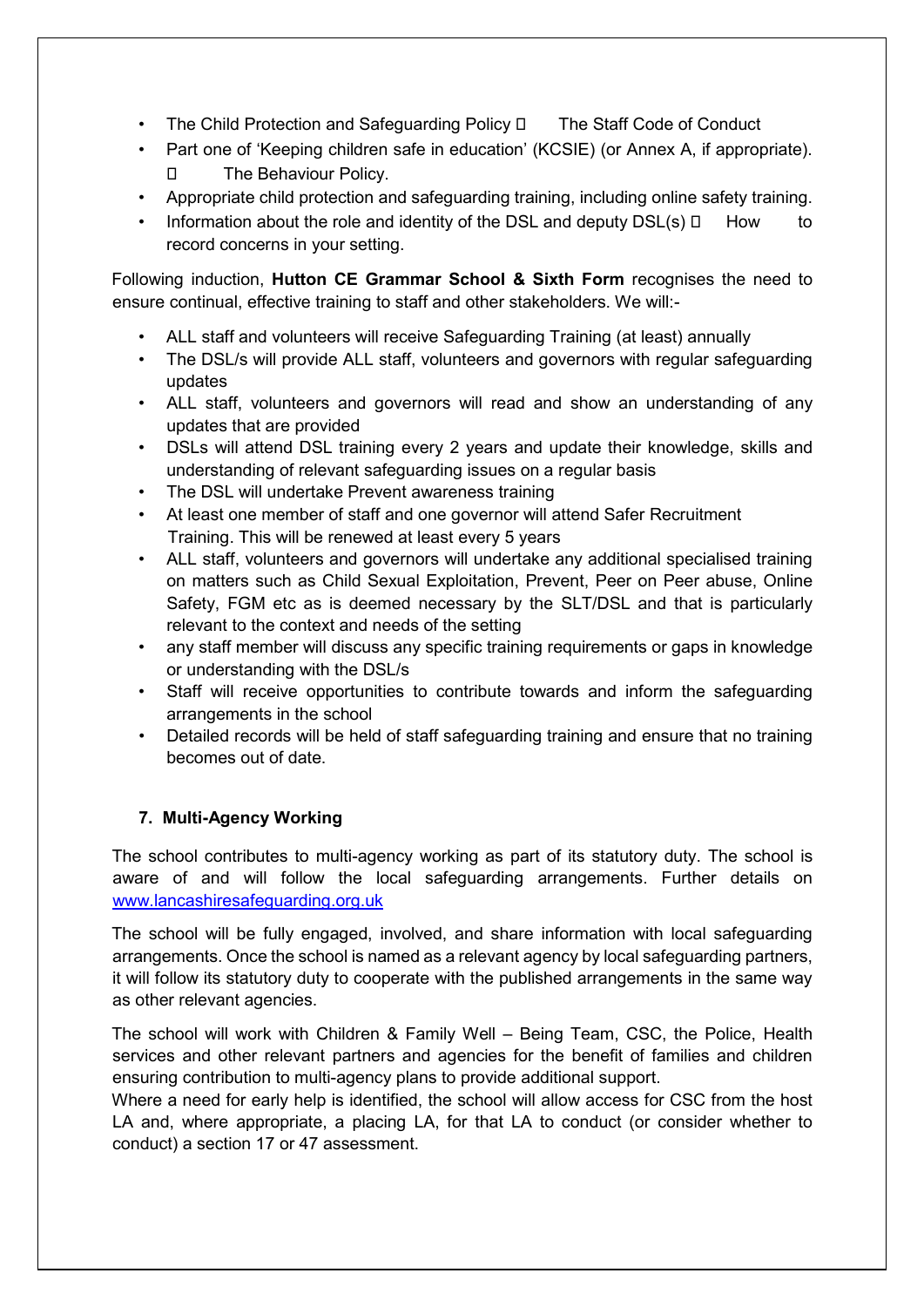**Hutton CE Grammar School & Sixth Form** also recognises the particular importance of interagency working in identifying and preventing CSE and CCE.

#### **Information sharing**

The school recognises the importance of proactive information sharing between professionals and local agencies in order to effectively meet pupils' needs and identify any need for early help.

Considering the above, staff will be aware that whilst the UK GDPR and the Data Protection Act 2018 place a duty on schools to process personal information fairly and lawfully, they also allow for information to be stored and shared for safeguarding purposes – data protection regulations do not act as a barrier to sharing information where failure to do so would result in the pupil being placed at risk of harm.

**Staff members will ensure that fear of sharing information does not stand in the way of their responsibility to promote the welfare and safety of pupils.** If staff members are in doubt about sharing information, they will speak to the DSL or deputy DSL(s).

**8. Early help** Early help means providing support as soon as the need emerges, at any point in a child's life. Staff at **Hutton CE Grammar School & Sixth Form** recognise that any professional can provide early help. Any pupil or family may benefit from early help, but staff will be alert to the potential need specifically for early help for pupils who:

- Are disabled, have certain health conditions, or have specific additional needs
- Have SEND, regardless of whether they have a statutory EHC plan  $\Box$  Have mental health needs  $\Box$  Are young carers.
- Show signs of being drawn into anti-social or criminal behaviour, including gang involvement and association with organised crime groups or county lines
- Are frequently missing or going missing from care or from home
- Are at risk of modern slavery, trafficking, or sexual or criminal exploitation
- Are at risk of being radicalised
- Is misusing drugs or alcohol
- Have family members in prison, or are affected by parental offending
- Are in a family circumstance presenting challenges for them, such as drug and alcohol misuse, adult mental health problems, or domestic abuse  $\square$  Misuse drugs or alcohol.
- Have returned home to their family from care  $\Box$  Are at risk of HBA, such as FGM or forced marriage.
- Are privately fostered.
- Are persistently absent from education, including persistent absences for part of the school day
- Show any other early signs of abuse, neglect any other identified reason not listed above that requires extra support or intervention to improve outcomes for families and children.

The DSL will take the lead where early help is appropriate and consent has been gained. This includes liaising with other agencies and setting up an inter-agency assessment as appropriate. The local early help process will be followed as required to help provide the right, effective support at the right time.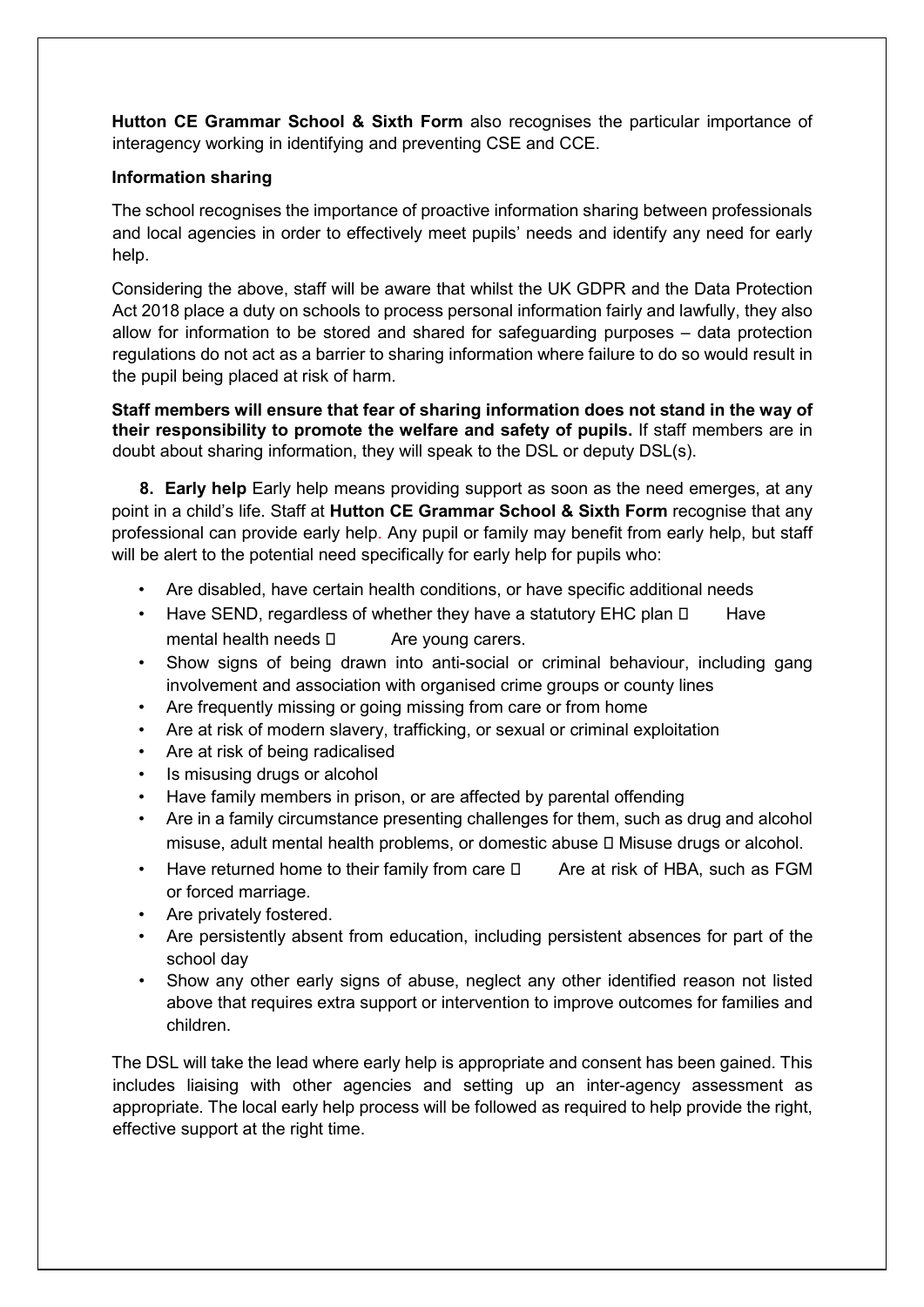Staff may be required to support other agencies and professionals in an early help assessment, in some cases acting as the lead practitioner. Any such cases will be kept under constant review assessing the impact of the support.

#### **We therefore ensure that:**

- All staff and volunteers can identify the risk factors that indicate a family or pupil may benefit from Early Help and can follow school procedures to share this with the DSL
- DSLs (or other appropriate school staff) will undertake a Family Early Help Assessment, when appropriate, to identify what Early Help is required
- DSLs will signpost and refer to appropriate support agencies
- DSLs will lead on TAF meetings where is it appropriate for them to do so
- DSLs will follow the local safeguarding processes and refer to Children's Social Care where Early Help has not been successful in reducing risk and meeting unmet needs using **[Lancashire Continuum of Need and Thresholds Guidance](http://www.lancashiresafeguarding.org.uk/resources/assessment-and-referral.aspx)**

#### **9. Abuse and neglect**

**Abuse** is defined as a form of maltreatment of a child which involves inflicting harm or failing to act to prevent harm. Children may be abused in a family, institutional or community setting by those known to them or by others, e.g. via the internet. Abuse can take place wholly online, or technology may be used to facilitate offline abuse. Children may be abused by one or multiple adults or other children.

**Physical abuse** is defined as a form of abuse which may involve actions such as hitting, shaking, throwing, poisoning, burning or scalding, drowning, suffocating, or otherwise causing physical harm to a child. Physical abuse can also be caused when a parent fabricates the symptoms of, or deliberately induces, illness in a child. Staff are aware of Female Genital Mutilation, a form of Physical abuse.

**Emotional abuse** is defined as the persistent emotional maltreatment of a child such as to cause severe and adverse effects on the child's emotional development. This may involve conveying to a child that they are worthless, unloved, inadequate, or valued only insofar as they meet the needs of another person. It may include not giving the child the opportunities to express their views, deliberately silencing them, 'making fun' of what they say or how they communicate. It may feature age or developmentally inappropriate expectations being imposed on children, such as interactions that are beyond their developmental capability, overprotection and limitation of exploration and learning, or preventing the child from participating in normal social interaction. **It may involve seeing or hearing the ill-treatment of another.** It may involve serious bullying, including cyberbullying, causing the child to frequently feel frightened or in danger, or the exploitation or corruption of children. Some level of emotional abuse is involved in all types of maltreatment of a child, but it may also occur alone.

**Sexual abuse** is defined as abuse that involves forcing or enticing a child to take part in sexual activities, not necessarily involving violence, and regardless of whether the child is aware of what is happening. This may involve physical contact, including assault by penetration, or nonpenetrative acts, such as masturbation, kissing, rubbing, and touching outside of clothing.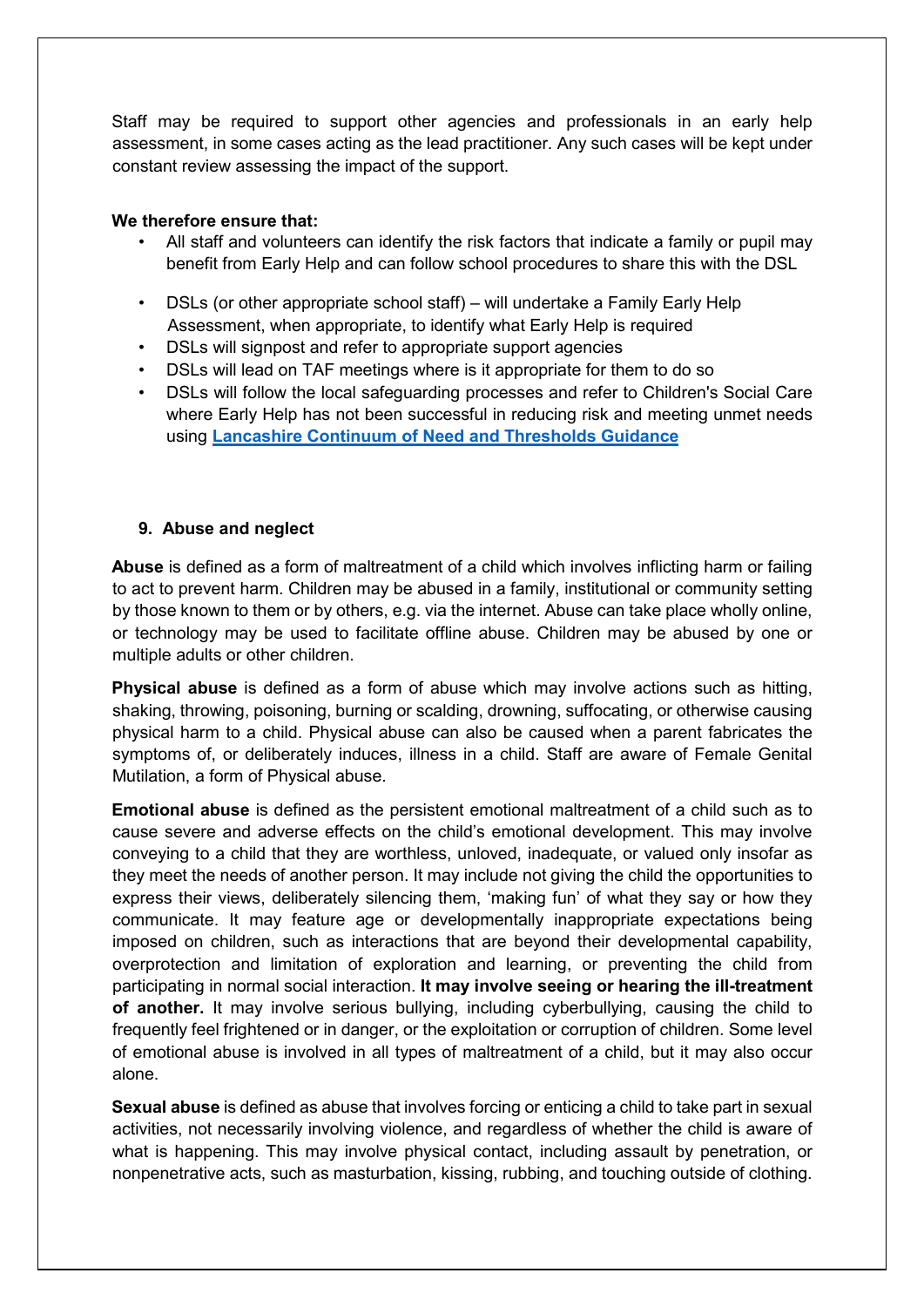It may also include non-contact activities, such as involving children in looking at, or in the production of, sexual images, encouraging children to behave in sexually inappropriate ways, or grooming a child in preparation for abuse. Sexual abuse can be perpetrated by people of any gender and age.

**Neglect** is defined as the persistent failure to meet a child's basic physical and/or psychological needs, likely to result in serious impairment of a child's health or development. This may involve a parent or carer failing to provide a child with adequate food, clothing or shelter (including exclusion from home or abandonment); failing to protect a child from physical or emotional harm or danger; failing to ensure adequate supervision (including through the use of inappropriate caregivers); or failing to ensure access to appropriate medical care or treatment. It may also include neglect of, or unresponsiveness to, a child's basic emotional needs.

- All staff will be aware of the indicators of abuse and neglect and be vigilant and always raise concerns with the DSL. All staff, especially the DSL and deputy DSL(s), will be aware that safeguarding incidents and/or behaviours can be associated with contextual factors outside the school and/or can occur between children outside of these environments; this includes being aware that pupils can at risk of abuse or exploitation in situations outside their families (extra-familial harms.)
- All staff will be aware that technology is a significant component in many safeguarding and wellbeing issues, including online abuse, cyberbullying, radicalisation and the sharing of indecent images.
- ALL staff understand that children who perpetrate abuse or display harmful behaviour should be treated as victims first and foremost and supported in the same way a victim of abuse would be supported - Risk Assessments will be undertaken where a child's behaviour poses a risk to others, themselves or the environment.
- ALL staff and volunteers understand that there are specific and emerging ways in which children can be abused and are aware of these specific issues, reporting any concerns, in the appropriate manner to the DSL. Specific issues include (but are not limited to):

#### **10. Domestic abuse**

In line with the Domestic Abuse Act 2021, **domestic abuse** is defined as abusive behaviour of a person towards another person where both are aged 16 or over and are personally connected. **Abusive behaviour** includes physical or sexual abuse, violent or threatening behaviour, controlling or coercive behaviour, economic abuse, psychological or emotional abuse, or another form of abuse.

The school will recognise the serious, long lasting emotional impact of domestic abuse on children, as victims in their own right, if they see, hear or experience the effects of domestic abuse. All staff will be aware of the signs of domestic abuse and follow the appropriate safeguarding procedures where concerns arise.

**Hutton CE Grammar School & Sixth Form** has commitment to Operation Encompass and informing all stakeholders of the initiative. The lead person for Operation Encompass is Matthew Livingstone. [www.operationencompass.org](http://www.operationencompass.org/)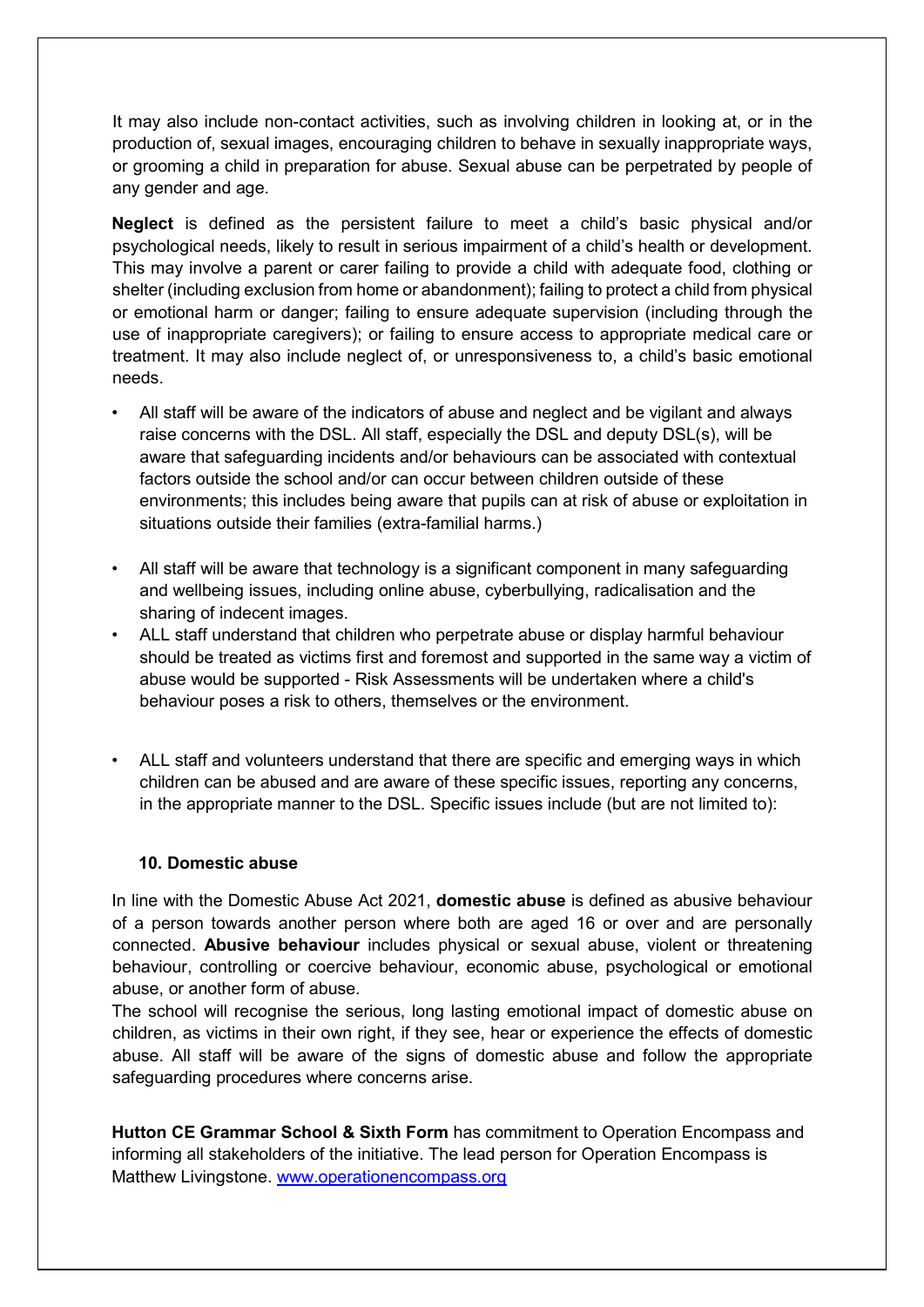#### **11. Homelessness**

The DSL and deputy DSL(s) are aware of the contact details and referral routes into the Local Housing Authority so that concerns and support over homelessness can be raised as early as possible. Indicators that a family may be at risk of homelessness include:

- Household debt
- Rent arrears
- Domestic abuse
- Anti-social behaviour
- Any mention of a family moving home because "they have to" or frequent moves.

Referrals to the Local Housing Authority do not replace referrals to CSC where a child is being harmed or at risk of harm. For 16- and 17-year-olds, homelessness may not be family-based and referrals to CSC will be made as necessary where concerns are raised.

# **12. Children missing from education**

Staff will be aware a child going missing from school is a potential indicator of abuse or neglect and, as such, these children are increasingly at risk of being victims of harm, sexual and criminal exploitation, forced marriage, female genital mutilation or radicalisation. Staff will monitor pupils that go missing from the school, particularly on repeat occasions, and report them to the DSL following normal safeguarding procedures. The school will inform the LA of any pupil who fails to attend regularly or has been absent without the school's permission for a continuous period of 10 school days or more.

Where reasonably possible schools and colleges **will hold more than one emergency contact number for their pupils and students.** 

# **13. Child criminal exploitation (CCE)**

**Child criminal exploitation** is defined as a form of abuse where an individual or group takes advantage of an imbalance of power to coerce, manipulate or deceive a child into taking part in criminal activity, for any of the following reasons:

- In exchange for something the victim needs or wants
- For the financial advantage or other advantage of the perpetrator or facilitator
- Through violence or the threat of violence (this could be online or through technology)

Specific forms of CCE can include:

- Being forced or manipulated into transporting drugs or money through county lines.
- Working in cannabis factories.
- Shoplifting or pickpocketing.
- Committing vehicle crime.
- Committing, or threatening to commit, serious violence to others.

The school will recognise that pupils involved in CCE are victims themselves, regardless of whether they have committed crimes, and even if the criminal activity appears consensual. The school will also recognise that pupils of **any gender** are at risk of CCE.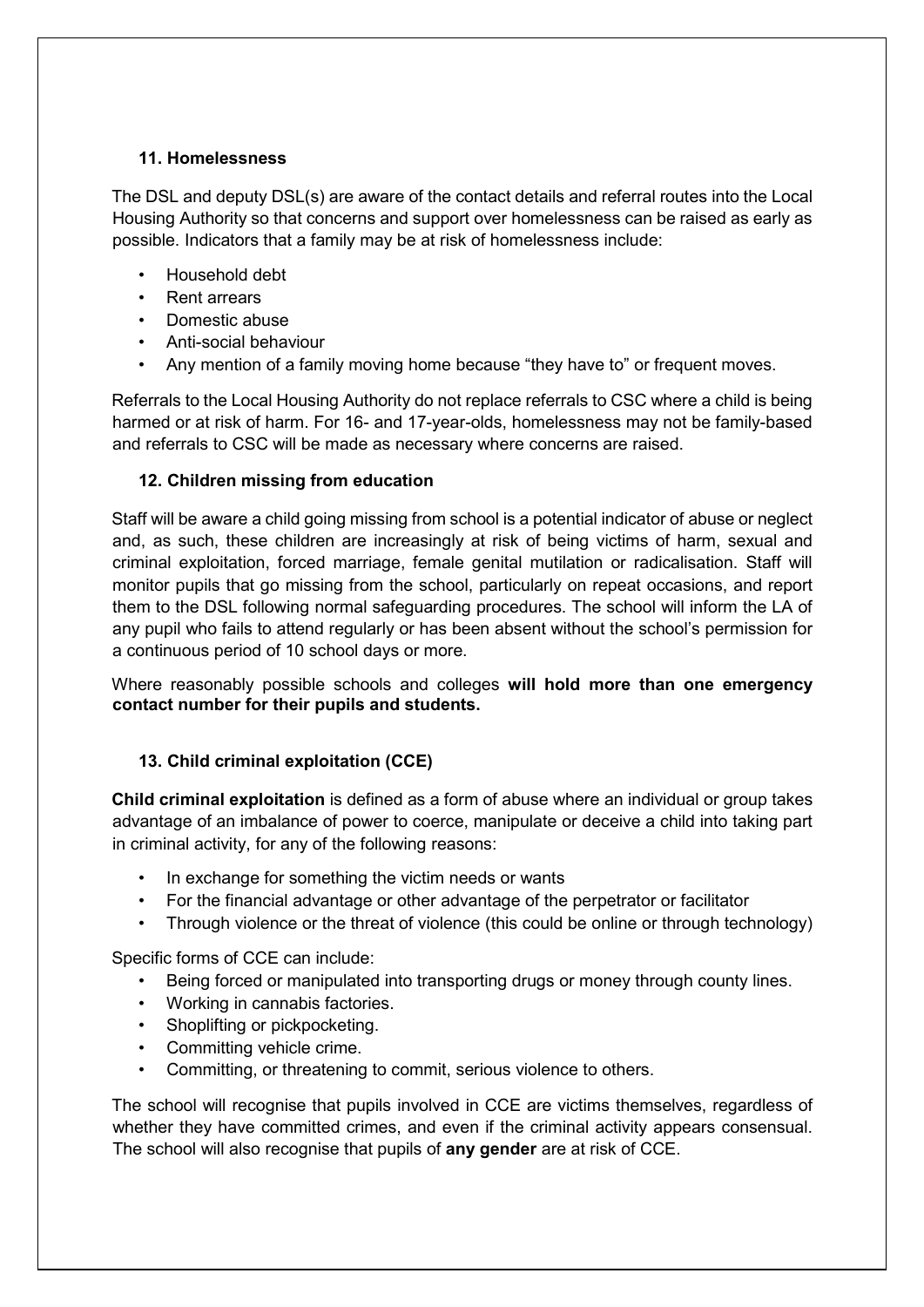School staff will be aware of the indicators that a pupil is the victim of CCE, including:

- Associating with other children involved in exploitation
- Suffering from changes in emotional wellbeing
- Misusing drugs or alcohol
- Going missing for periods of time or regularly coming home late
- Regularly missing school or education
- Appearing with unexplained gifts, money or new possessions.

Criminal exploitation of children can include **County Lines**. This is a geographically widespread form of harm that is a typical feature of county lines criminal activity: drug networks or criminal networks / gangs groom and exploit children and young people to carry drugs and money into one or more areas. Key to identifying potential involvement in county lines are missing episodes, when the victim may have been trafficked or the purpose of transporting drugs and a referral to the [National Referral Mechanism](https://www.gov.uk/government/publications/human-trafficking-victims-referral-and-assessment-forms/guidance-on-the-national-referral-mechanism-for-potential-adult-victims-of-modern-slavery-england-and-wales#what-the-national-referral-mechanism-is) should be considered in addition to normal safeguarding procedures.

As well as the general indicators for CCE, school staff will be aware of the specific indicators that a pupil may be involved in county lines, including:

- Going missing and subsequently being found in areas away from their home.
- Having been the victim or perpetrator of serious violence, e.g. knife crime.
- Receiving requests for drugs via a phone line, moving drugs, collecting money
- Being found in accommodation they have no connection
- Owing a 'debt bond' to their exploiters
- Having their bank account used to facilitate drug dealing.

# **14. Child sexual exploitation (CSE)**

**Child sexual exploitation** is defined as a form of sexual abuse where an individual or group takes advantage of an imbalance of power to coerce, manipulate or deceive a child into sexual activity, for any of the following reasons:

- In exchange for something the victim needs or wants
- For the financial advantage, increased status or other advantage of the perpetrator or facilitator
- Through violence or the threat of violence, this could be online or through technology.

The school will recognise that CSE can occur over time or be a one-off occurrence, and may happen without the pupil's immediate knowledge, e.g. through others sharing videos or images of them on social media. The school will recognise that CSE can affect any pupil who has been coerced into engaging in sexual activities, even if the activity appears consensual; this includes pupils aged 16 and above who can legally consent to sexual activity. The school will also recognise that pupils may not realise they are being exploited and they believe they are in a genuine romantic relationship.

School staff will be aware of the key indicators that a pupil is the victim of CSE, including:

- Appearing with unexplained gifts, money or new possessions.
- Associating with other children involved in exploitation.
- Suffering from changes in emotional wellbeing.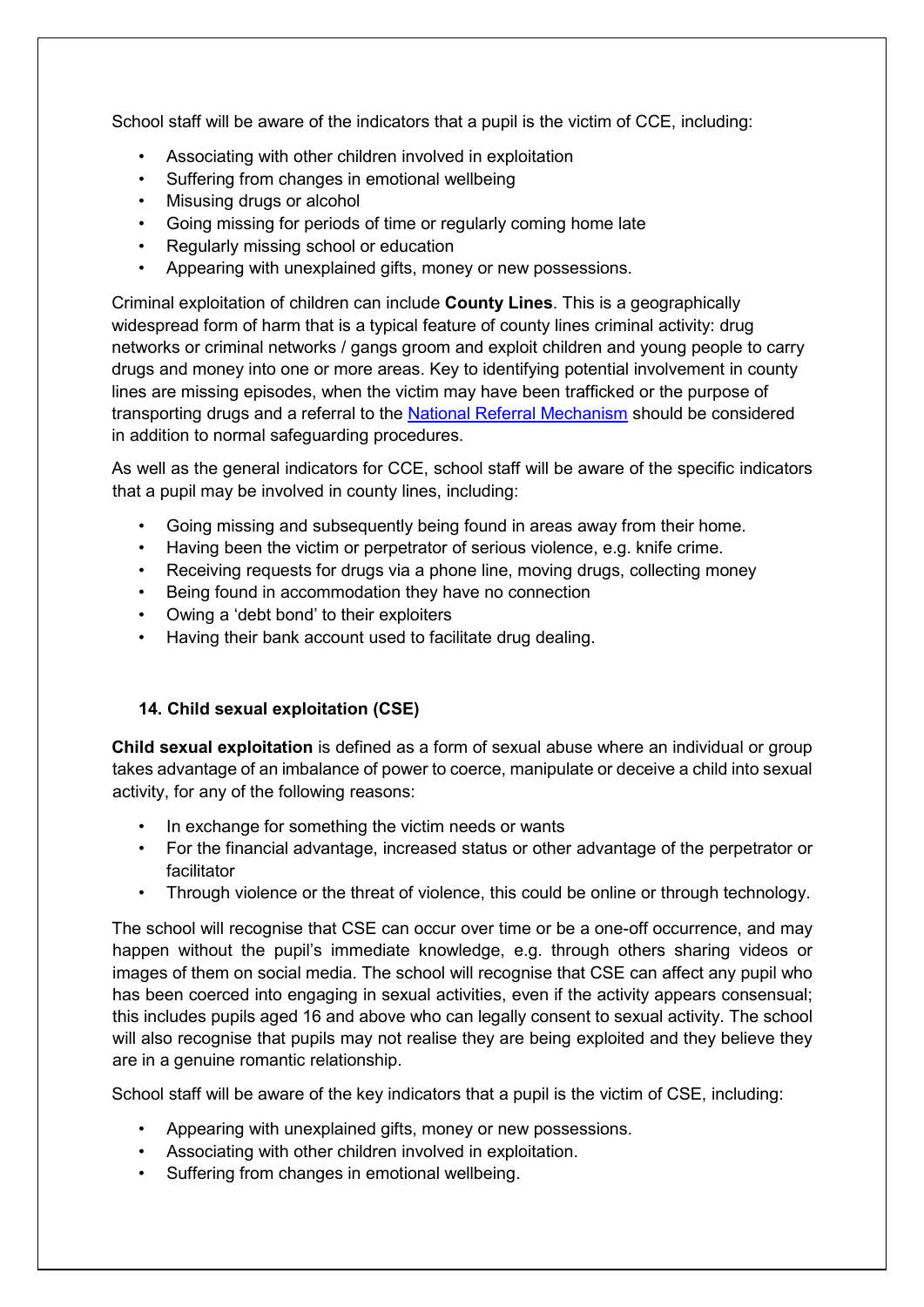- Misusing drugs or alcohol.
- Going missing for periods of time or regularly coming home late.
- Regularly missing school or education or not taking part.
- Having older boyfriends or girlfriends.
- Suffering from sexually transmitted infections.
- Displaying sexual behaviours beyond expected sexual development.  $\square$  Becoming pregnant.

Where CSE, or the risk of it, is suspected, staff will discuss the case with the DSL. If after discussion a concern remains, local safeguarding procedures will be triggered.

#### **15. Modern slavery**

**Modern slavery** encompasses human trafficking and slavery, servitude, and forced or compulsory labour. This can include CCE, CSE, and other forms of exploitation.

All staff will be aware of and alert to the signs that a pupil may be the victim of modern slavery. Staff will also be aware of the support available to victims of modern slavery and how to refer them to the National Referral Mechanism. (From The Modern Slavery Act 2015, Section 52) The public authority (including schools) bears this obligation where it has 'reasonable grounds to believe that a person may be a victim of slavery or human trafficking':

# **16. FGM**

**FGM** is defined as all procedures involving the partial or total removal of the external female genitalia or other injury to the female genital organs. FGM is illegal in the UK and a form of child abuse with long-lasting harmful consequences.

All staff will be alert to the possibility of a pupil being at risk of FGM, or already having suffered FGM. If staff are worried about someone who is at risk of FGM or who has been a victim of FGM, they are required to share this information with CSC and/or the police. The school's procedures relating to managing cases of FGM and protecting pupils will reflect multi-agency working arrangements.

As outlined in Section 5B of the Female Genital Mutilation Act 2003 (as inserted by section 74 of the Serious Crime Act 2015), teachers are **legally required** to report to the police any discovery, whether through disclosure by the victim or visual evidence, of FGM on a pupil under the age of 18. Teachers failing to report such cases may face disciplinary action. Teachers will not examine pupils, and so it is rare that they will see any visual evidence, but they must personally report to the police where an act of FGM appears to have been carried out. Unless the teacher has a good reason not to, they should also consider and discuss any such case with the DSL and involve CSC as appropriate. **NB:** This does not apply to any suspected or at-risk cases, nor if the individual is over the age of 18. In such cases, local safeguarding procedures will be followed.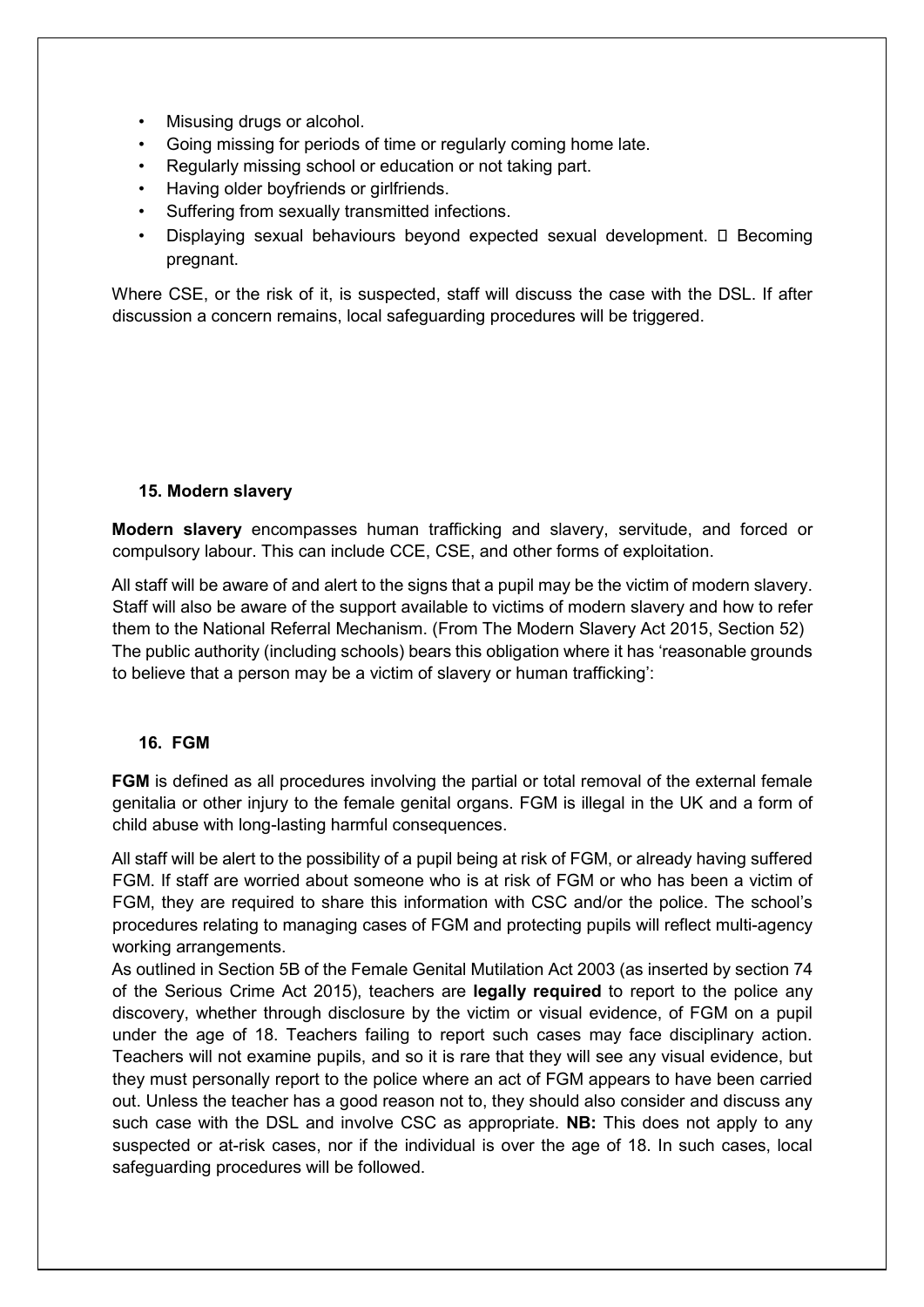All staff will be aware of the indicators that pupils may be at risk of FGM. While some individual indicators they may not indicate risk, the presence of two or more indicators could signal a risk to the pupil. It is important to note that the pupil may not yet be aware of the practice or that it may be conducted on them, so staff will be sensitive when broaching the subject.

Indicators that a pupil may be at heightened risk of undergoing FGM include:

- The socio-economic position of the family and their level of integration into UK society
- The pupil coming from a community known to adopt FGM
- Any girl with a mother or sister who has been subjected to FGM
- Any girl withdrawn from PSHE
- Travel abroad or a long holiday with relatives to a country known to practise FSM.

FGM is included in the definition of **honour-based' abuse (HBA)** which involves crimes that have been committed to defend the honour of the family and/or community. All forms of HBA are forms of abuse and will be treated and escalated as such. Staff will be alert to the signs of HBA, including concerns that a child is at risk of HBA, or has already suffered from HBA, and will consult with the DSL who will activate local safeguarding procedures if concerns arise.

### **17. Forced marriage**

**Forced marriage** is defined as a marriage that is entered into without the full and free consent of one or both parties, and where violence, threats or any other form of coercion is used to cause a person to enter into the marriage. Threats can be physical, emotional, or psychological. A lack of full and free consent can be where a person does not consent or where they cannot consent, e.g. due to some forms of SEND. Forced marriage is a crime in the UK and a form of HBA.

Staff who have any concerns regarding a pupil who may have undergone, is currently undergoing, or is at risk of forced marriage will speak to the DSL and local safeguarding procedures will be followed – this could include referral to CSC, the police or the Forced Marriage Unit

#### **18. Extremism & Radicalisation**

**Extremism** refers to the vocal or active opposition to fundamental British values, including democracy, the rule of law, individual liberty, and the mutual respect and tolerance of different faiths and beliefs. Extremism also includes calling for the death of members of the armed forces. **Radicalisation** refers to the process by which a person comes to support terrorism and extremist ideologies associated with terrorist groups.

**Terrorism** refers to an action that endangers or causes serious violence to a person or people, serious damage to property, or seriously interferes with or disrupts an electronic system. The use or threat of these actions must be designed to influence the government or intimidate the public, and be made for the purpose of advancing a political, religious or ideological cause.

Protecting pupils from the risk of radicalisation is part of the school's wider safeguarding duties. The school will actively assess the risk of pupils being radicalised and drawn into extremism and/or terrorism. Staff will be alert to changes in pupils' behaviour which could indicate that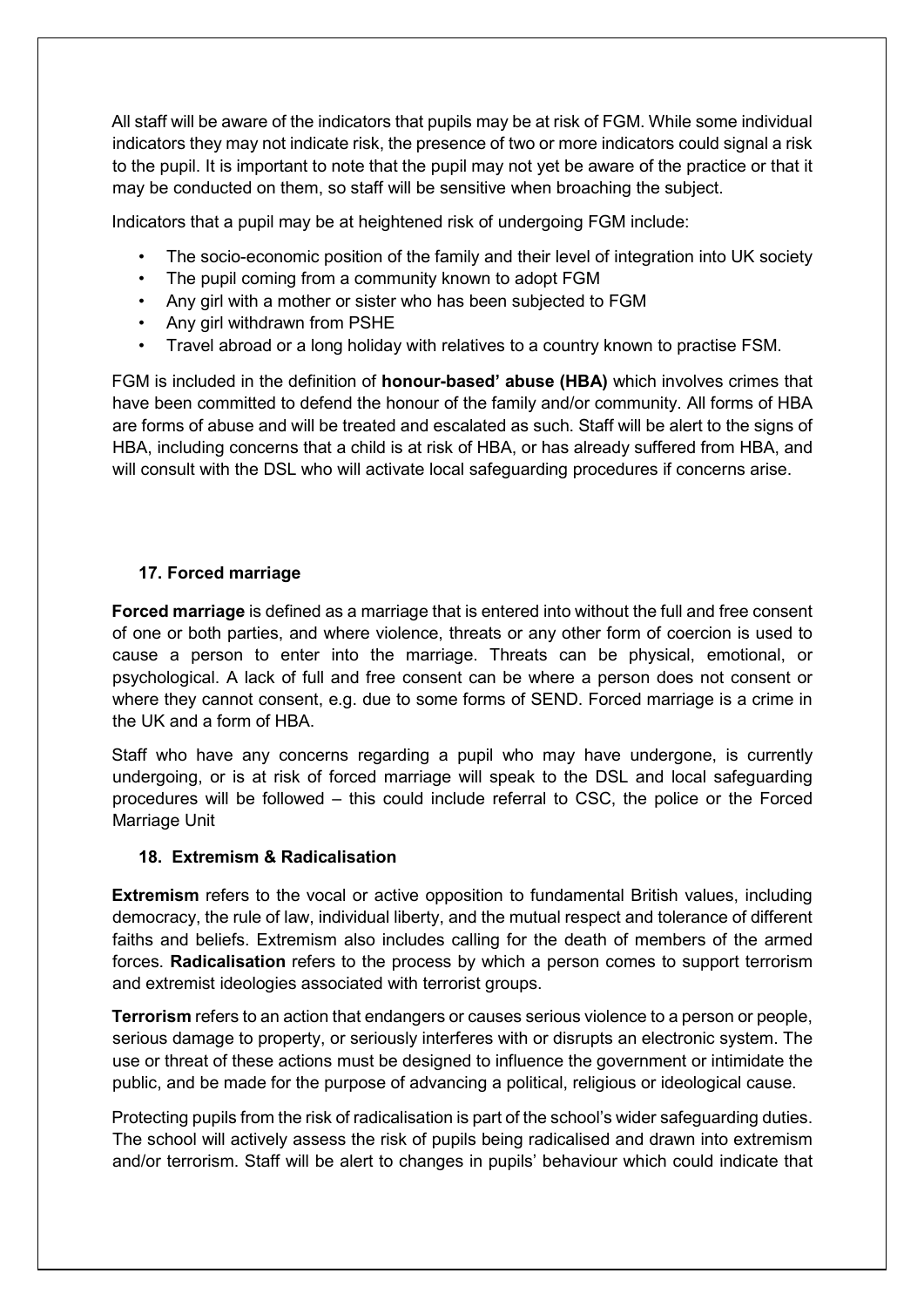they may need help or protection. Staff will use their professional judgement to identify pupils who may be at risk of radicalisation and act appropriately, which may include contacting the DSL or making a Prevent referral. The school will work with local safeguarding arrangements as appropriate.

The school will ensure that they engage with parents and families, as they are in a key position to spot signs of radicalisation. In doing so, the school will assist and advise family members who raise concerns and provide information for support mechanisms. Any concerns over radicalisation will be discussed with the pupil's parents, unless the school has reason to believe that the child would be placed at risk as a result.

The DSL will undertake Prevent awareness training to be able to provide advice and support to other staff on how to protect pupils against the risk of radicalisation. The DSL will hold formal training sessions with all members of staff to ensure they are aware of the risk indicators and their duties regarding preventing radicalisation.

- The Online Safety Policy will ensure the safety of children by ensuring they cannot access terrorist and extremist material when using the internet and that suitable filtering software is in place
- DSLs understand when it is appropriate to make a referral to the Channel Panel and are aware of how to do so.



# **The Prevent duty**

Under section 26 of the Counter-Terrorism and Security Act 2015, all schools are subject to a duty to have "due regard to the need to prevent people from being drawn into terrorism", known as **the Prevent duty,** forming part of the school's wider safeguarding obligations.

The school's procedures for carrying out the Prevent duty, including how it will engage and implement the Channel programme, are outlined in the Prevent Duty Policy.

**Hutton CE Grammar School & Sixth Form** will ensure that ALL Staff, Governors and volunteers are informed and have 'due regard to the need to prevent people from being drawn into terrorism', known as the 'Prevent Duty.'

| <b>Prevent Lead</b>            | Matthew Livingstone |
|--------------------------------|---------------------|
| <b>Prevent Governor Lead</b>   | Kaye Conroy         |
| <b>Prevent Curriculum Lead</b> | <b>Claire Mates</b> |

#### **19. Private fostering**

Where a period of UK homestay lasts 28 days or more for a child aged under 16, or under 18 for a child with SEND, this may amount to private fostering under the Children Act 1989. Where the school becomes aware of a pupil being privately fostered, they will notify the LA as soon as possible to allow the LA to conduct any necessary checks.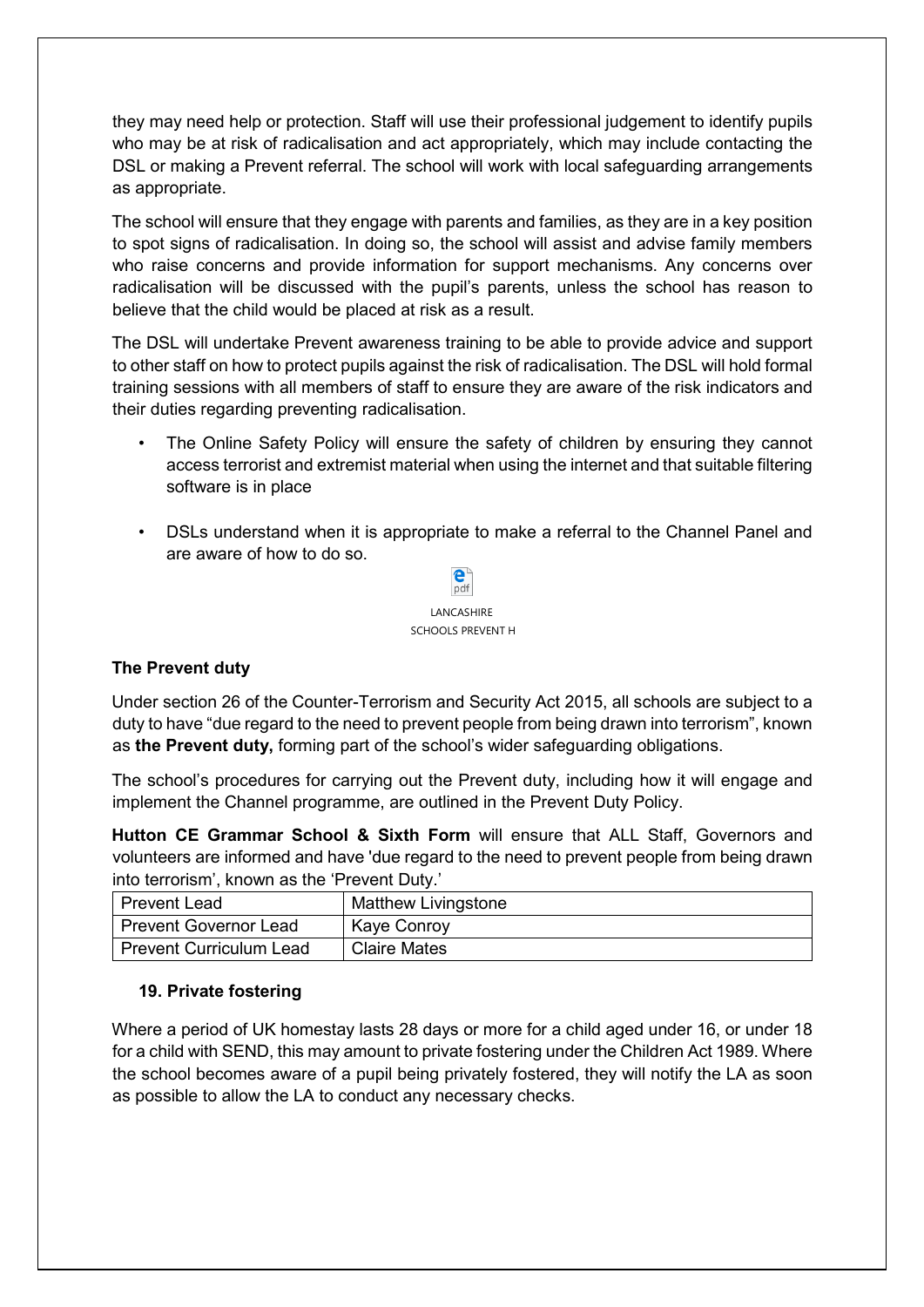### **20. Pupils with family members in prison**

Pupils with a family member in prison will be offered pastoral support as necessary. They will receive a copy of ['Are you a young person with a family member in prison?'](https://www.nicco.org.uk/directory-of-resources) from Action for Prisoners' Families where appropriate and allowed the opportunity to discuss questions and concerns.

### **21. Peer-on-peer abuse including sexualised abuse**

**Peer-on-peer abuse** is defined as abuse between children.

**Hutton CE Grammar School & Sixth Form** has a **zero-tolerance approach to abuse**, including peer-on-peer abuse.

**Hutton CE Grammar School & Sixth Form** will refer to specific guidance in Keeping Children Safe in Education Part five: Child on Child Sexual Violence and Sexual Harassment and Lancashire Procedures. [5.31 Peer Abuse \(proceduresonline.com\)](https://panlancashirescb.proceduresonline.com/chapters/p_peer_abuse.html)

All staff will be aware that peer-on-peer abuse can occur between pupils of any age and gender, both inside and outside of school, as well as online. All staff will be aware of the indicators of peer-on-peer abuse, how to identify it, and how to respond to reports. All staff will also recognise that even if no cases have been reported, this is not an indicator that peeronpeer abuse is not occurring. All staff will speak to the DSL if they have any concerns about peer-on-peer abuse.

All staff will understand the importance of challenge inappropriate behaviour between peers, and will not tolerate abuse as "banter" or "part of growing up".

Peer-on-peer abuse can be manifested in many different ways, including:

- Bullying, including cyberbullying and prejudice-based or discriminatory bullying.
- Abuse in intimate personal relationships between peers.
- Physical abuse this may include an online element which facilitates, threatens and/or encourages physical abuse.
- Sexual violence this may include an online element which facilitates, threatens and/or encourages sexual violence.
- Sexual harassment, including online sexual harassment, which may be standalone or part of a broader pattern of abuse.
- Causing someone to engage in sexual activity without consent.
- The consensual and non-consensual sharing of nude and semi-nude images and/or videos.
- Upskirting.
- Initiation- and hazing-type violence and rituals, which can include activities involving harassment, abuse or humiliation used as a way of initiating a person into a group, and may also include an online element.

All staff will be clear as to the school's policy and procedures regarding peer-on-peer abuse and the role they have to play in preventing it and responding where they believe a child may be at risk from it.

All staff will be made aware of the heightened vulnerability of pupils with SEND, who evidence suggests are more likely to be abused than their peers. Staff will not assume that possible indicators of abuse relate to the pupil's SEND and will always explore indicators further.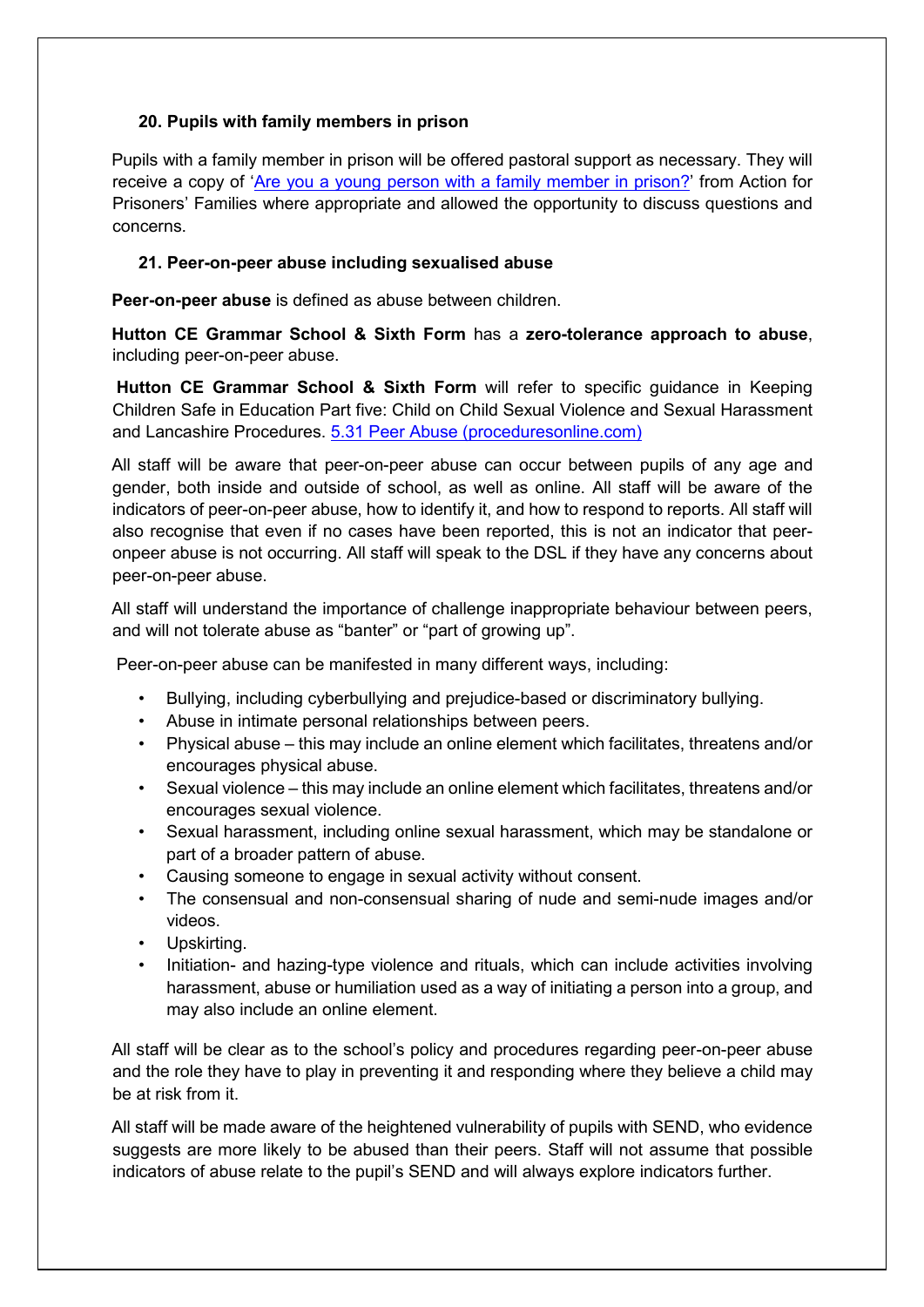All staff will be made aware of the heightened vulnerability of LGBTQ+ pupils, who evidence suggests are also more likely to be targeted by their peers. In some cases, pupils who are perceived to be LGBTQ+, regardless of whether they are LGBTQ+, can be just as vulnerable to abuse as LGBTQ+ pupils. The school's response to sexual violence and sexual harassment between pupils of the same sex will be equally as robust as it is for incidents between children of the opposite sex.

Pupils will be made aware of how to raise concerns or make a report and how any reports will be handled. This includes the process for reporting concerns about friends or peers. Pupils will also be reassured that they will be taken seriously, be supported, and kept safe.

The school's procedures for managing allegations of peer-on-peer abuse are outlined in the School Behaviour Policy. Staff will follow these procedures, as well as the procedures outlined in the school's Anti-Bullying Policy and Exclusion Policy, where relevant.

# **Hutton CE Grammar School & Sixth Form** and the DSL will consider:

- the wishes of the victim in terms of how they want to proceed
- the nature of the alleged incident
- the ages of the children involved
- the development stages of the children involved
- any power imbalance between the children
- is the incident a one-off or a sustained pattern of abuse
- are there ongoing risks to the victim, other children, school or college staff  $\Box$  contextual safeguarding issues.
- **Following a report of sexual violence, the designated safeguarding lead (or deputy) will make an immediate risk and needs assessment, considering**:
- the victim
- the alleged perpetrator
- all other children (and if appropriate adult students and staff).
- Risk assessments will be recorded and kept under review as a minimum termly.

# Examples of risk Assessments and Guidance below:

| W |  |
|---|--|
|   |  |

Lancashire Education Lancashire Risk Risk Management PlanManagement Plans -

# **22. Serious violence**

Through training, all staff will be made aware of the indicators which may signal a pupil is at risk from, or is involved with, serious violent crime. These indicators include, but are not limited to:

- Increased absence from school.
- A change in friendships.
- Relationships with older individuals or groups.
- A significant decline in academic performance.
- Signs of self-harm.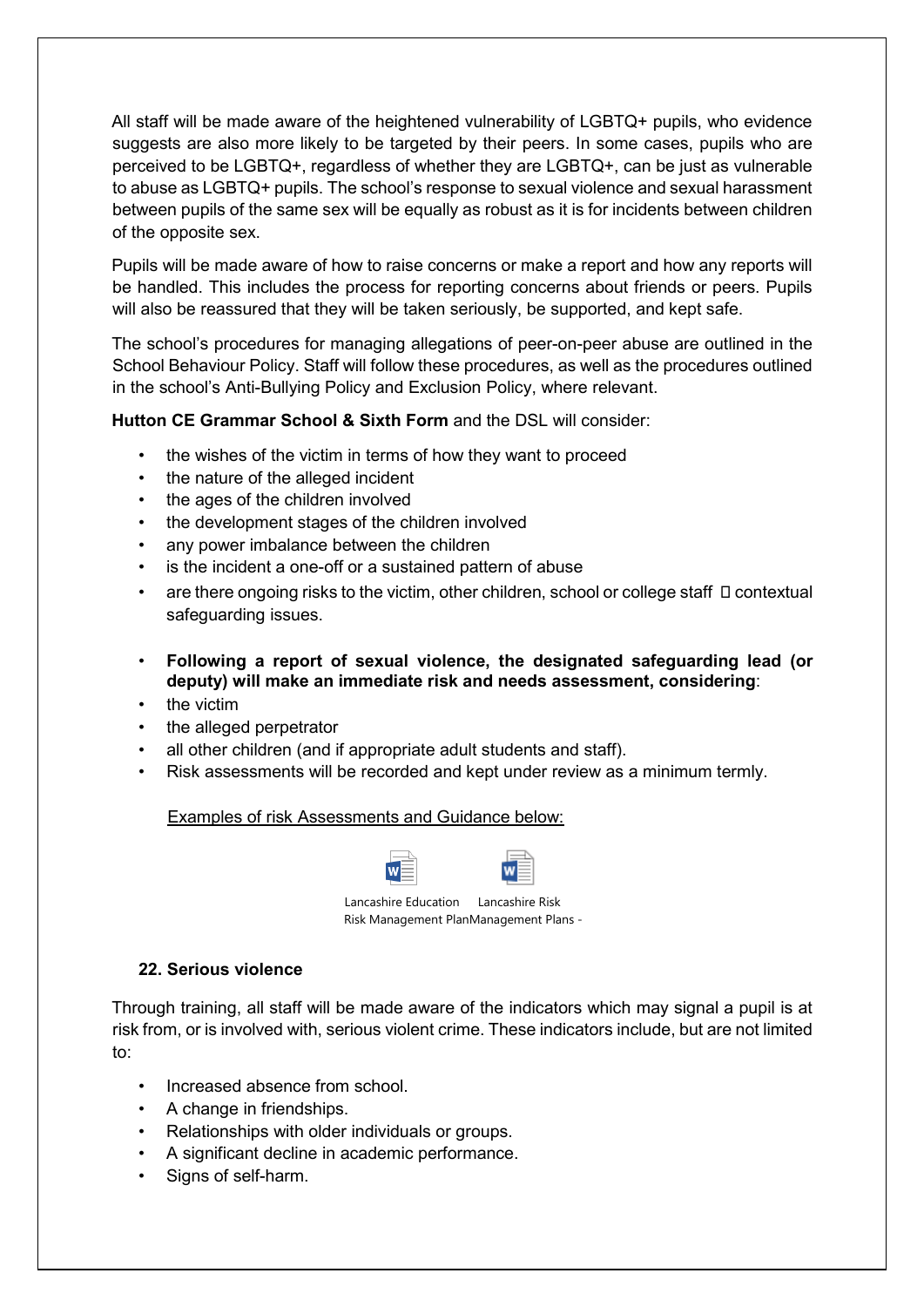- A significant change in wellbeing.
- Signs of assault.
- Unexplained injuries.
- Unexplained gifts or new possessions.

Staff will be made aware of some of the most significant risk factors that could increase a pupil's vulnerability to becoming involved in serious violence. These risk factors include, but are not limited to:

- Being male.
- Having been frequently absent from school.
- Having been permanently excluded from school.
- Having experienced child maltreatment or trauma.
- Having been involved in offending, such as theft or robbery.

Staff members who suspect a pupil may be vulnerable to, or involved in, serious violent crime will immediately report their concerns to the DSL.

#### **23. Online safety and personal electronic devices**

**Hutton CE Grammar School & Sixth Form** will adhere to the Online Safety Policy at all times and is committed to keeping children safe online.

As part of a broad and balanced curriculum, all pupils will be made aware of online risks and taught how to stay safe online.

The school will ensure that suitable filtering systems are in place on ICT equipment to prevent children accessing inappropriate material. This system will be monitored and reviewed with any inappropriate behaviours or searches being followed up appropriately.

Further information regarding the school's approach to online safety can be found in the Online Safety Policy.

 When school become aware of an online safety issue that has occurred outside of school, it is managed in accordance with the school Online Safety Policy

#### **Personal electronic devices**

The use of personal electronic devices, including mobile phones and cameras, by staff and pupils is closely monitored by the school, in accordance with the Staff Code of Conduct Where photographs and videos will involve pupils who are CLA, adopted pupils, or pupils for whom there are security concerns, the headteacher will liaise with the DSL to determine the steps involved. The DSL will, in known cases of pupils who are CLA or who have been adopted, liaise with the pupils' social workers, carers or adoptive parents to assess the needs and risks associated with the pupils.

Staff will report any concerns about pupils' or other staff members' use of personal electronic devices to the DSL, following the appropriate procedures. insert school name] is committed to keeping pupils safe by ensuring that electronic devices such as cameras, phones and tablets are used in an appropriate manner.

School will therefore ensure that: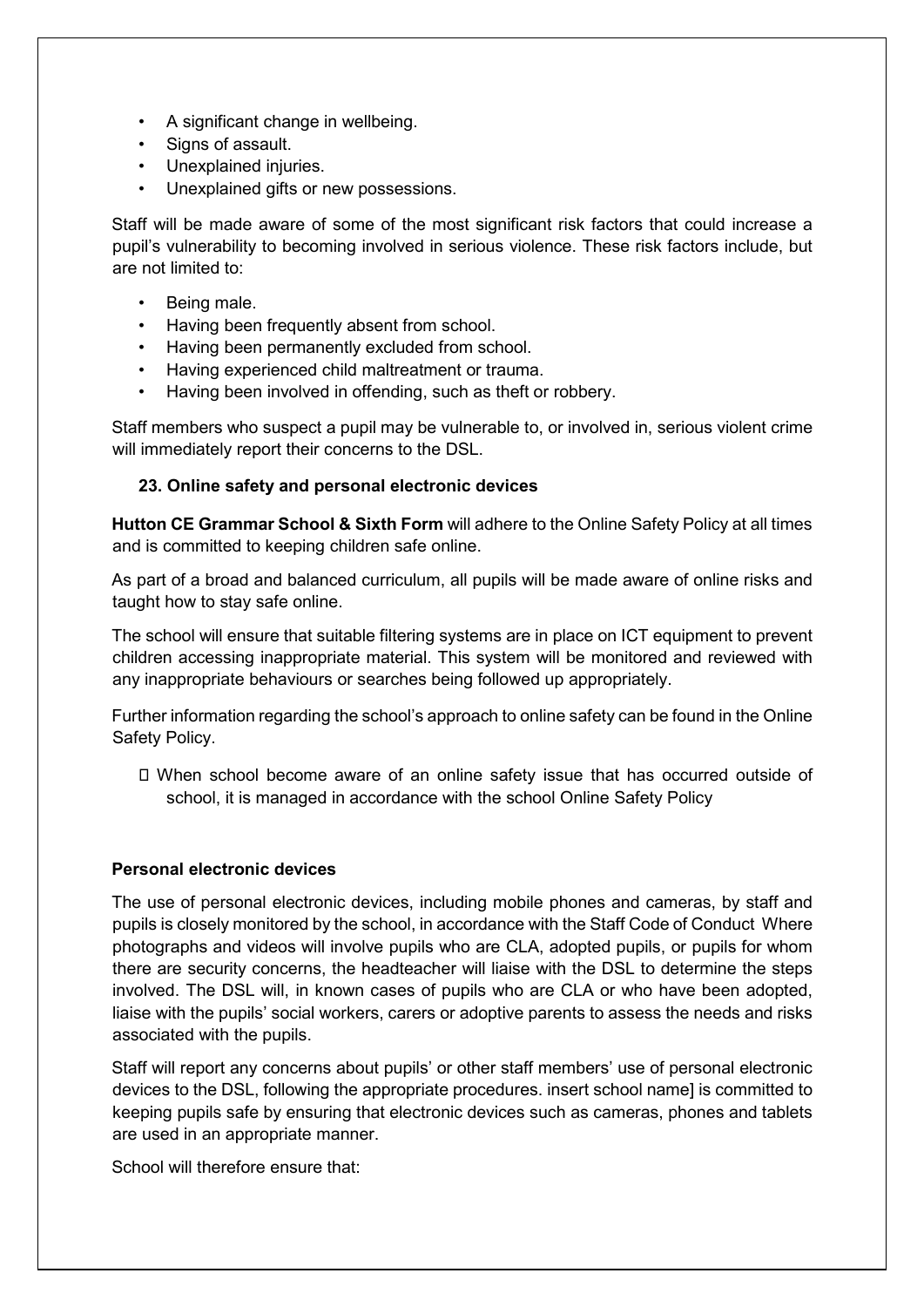• parental consent is obtained to take and use photographs and/or videos of children, for use in school, to market the school or to share on social media / internet

staff, visitors, volunteers and students do not use their own mobile phones or devices to take or record any images of children.

## **Upskirting**

Under the Voyeurism (Offences) Act 2019, it is an offence to operate equipment for the purpose of upskirting. **"Operating equipment"** includes enabling, or securing, activation by another person without that person's knowledge, e.g. a motion-activated camera.

Upskirting will not be tolerated by the school. Any incidents of upskirting will be reported to the DSL, who will then decide on the next steps to take, which may include police involvement.

# **24. Sexting and the sharing of indecent images**

Sexting is defined as the production and/or sharing of sexual photos and videos of and by young people who are under the age of 18. (UKCCIS, 2016), It includes nude or nearly nude images and/or sexual acts. It is also referred to as 'youth produced sexual imagery'. 'Sexting' does not include the sharing of sexual photos and videos of under-18 year olds with or by adults. This is a form of child sexual abuse and must be referred to the police.

The school will ensure that staff are aware to treat the sharing of indecent images, including through sexting, as a safeguarding concern.

Staff will receive appropriate training regarding child sexual development and will understand the difference between sexual behaviour that is considered normal and expected for the age of the pupil, and sexual behaviour that is inappropriate and harmful. Staff will receive appropriate training around how to deal with instances of sexting in the school community, including understanding motivations, assessing risks posed to pupils depicted in the images, and how and when to report instances of sexting.

Staff will be aware that creating, possessing, and distributing indecent imagery of children is a criminal offence, regardless of whether the imagery is created, possessed, and distributed by the individual depicted; however, staff will ensure that pupils are not unnecessarily criminalised.

Where a member of staff becomes aware of an incidence of sexting that involves indecent images of a pupil, they will refer this to the DSL as soon as possible. Where a pupil confides in a staff member about the circulation of indecent imagery, depicting them or someone else, the staff member will:

- Refrain from viewing, copy, printing, sharing, storing or saving the imagery.
- Tell the DSL immediately if they accidentally view an indecent image and seek support. Explain to the pupil that the incident will need to be reported.
- Respond positively to the pupil without blaming or shaming anyone involved, and reassuring them that they can receive support from the DSL.  $\square$  Report the incident to the DSL.

The DSL will attempt to understand what the image contains **without viewing it** and the context surrounding its creation and distribution – they will categorise the incident into one of two categories: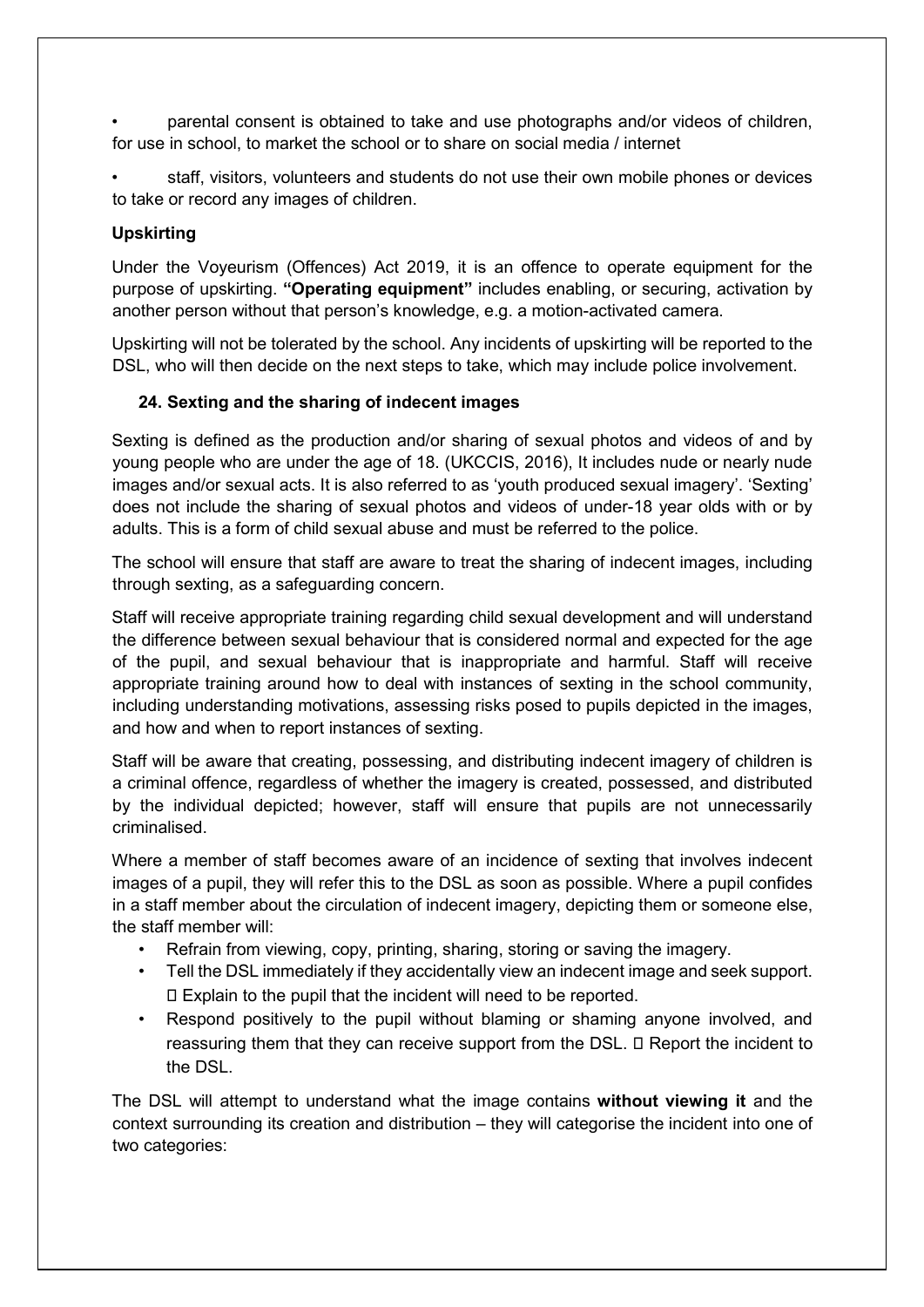- **Aggravated:** incidents which involve additional or abusive elements beyond the creation and distribution of indecent images of pupils, including where there is an adult involved, where there is an intent to harm the pupil depicted, or where the images are used recklessly.
- **Experimental:** incidents involving the creation and distribution of indecent images of pupils where there is no adult involvement or apparent intent to cause harm or embarrassment to the pupil.

Where it is necessary to view the imagery, e.g. if this is the only way to make a decision about whether to inform other agencies, the DSL should:

- Discuss this decision with the headteacher or member of the SLT.
- Ensure the image is, where possible, viewed by someone of the same sex as the individual depicted.
- Ensure viewing takes place on school premises and with another member of staff present in the room – this staff member does not need to view the imagery.
- Record how and why the decision was made to view the imagery in accordance with the Records Management Policy.

Where the incident is categorised as 'aggravated', the situation will be managed in line with the school's Peer-on-Peer Abuse Policy. Where the incident is categorised as 'experimental', the pupils involved are supported to understand the implications of sharing indecent imagery and to move forward from the incident. Where there is reason to believe that indecent imagery being circulated will cause harm to a pupil, the DSL escalates the incident to CSC. Where indecent imagery of a pupil has been shared publicly, the DSL will work with the pupil to report imagery to sites on which it has been shared and will reassure them of the support available.

# **25. Context of safeguarding incidents**

Safeguarding incidents can occur outside of school and can be associated with outside factors. All staff, particularly the DSL and deputy DSL(s), will always consider the context of safeguarding incidents. Assessment of pupils' behaviour will consider whether there are wider environmental factors that are a threat to their safety and/or welfare. The school will provide as much contextual information as possible when making referrals to CSC or external agencies.

# **Pupils with SEND**

When managing safeguarding in relation to pupils with SEND, staff will be aware of the following:

- Pupils with SEND or disabilities are nearly 4 times more likely to be a victim of abuse
- Certain indicators of abuse, such as behaviour, mood and injury, may relate to the pupil's disability without further exploration; however, it should never be assumed that a pupil's indicators relate only to their disability
- Pupils with SEND can be disproportionally impacted by issues such as bullying, without outwardly showing any signs
- Communication barriers may exist, as well as difficulties in overcoming these barriers

When reporting concerns or making referrals for pupils with SEND, the above factors will always be taken into consideration. When managing a safeguarding issue relating to a pupil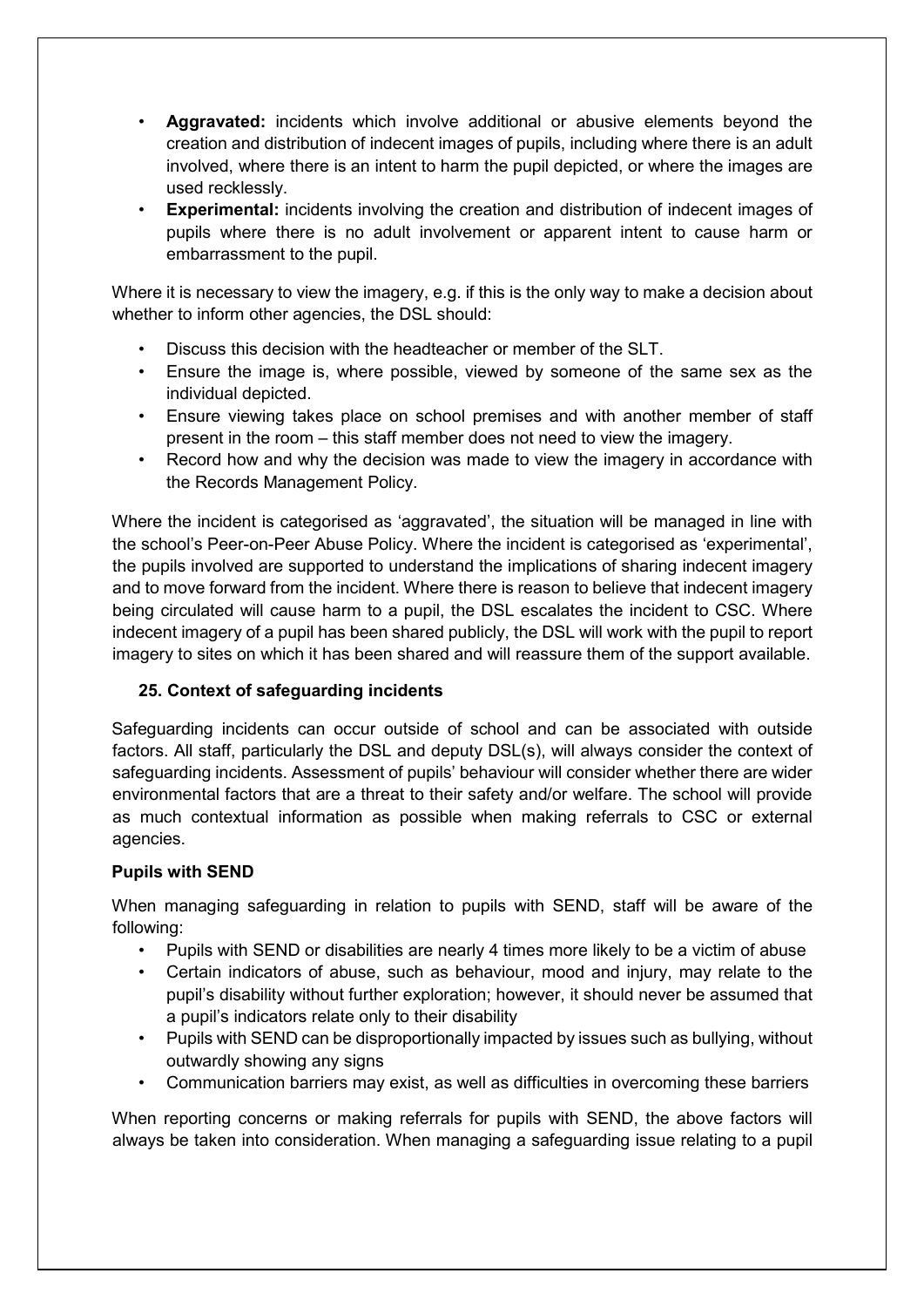with SEND, the DSL will liaise with the school's SENCO, as well as the pupil's parents where appropriate, to ensure that the pupil's needs are met effectively.

# **26. Extracurricular activities and clubs**

Extra-curricular activities and clubs hosted by external bodies, e.g. charities or companies, will work in collaboration with the school to effectively safeguard pupils and adhere to local safeguarding arrangements.

Staff and volunteers running extracurricular activities and clubs are aware of their safeguarding responsibilities and promote the welfare of pupils. Paid and volunteer staff understand how they should respond to child protection concerns and how to make a referral to CSC or the police, if necessary.

All national governing bodies of sport that receive funding from either Sport England or UK Sport must aim to meet the Standards for Safeguarding and Protecting Children in Sport.

#### **27. Alternative provision**

The school will remain responsible for a pupil's welfare during their time at an alternative provider. When placing a pupil with an alternative provider, the school will obtain written confirmation that the provider has conducted all relevant safeguarding checks on staff.

#### **28. Work experience**

When a pupil is sent on work experience, the school will ensure that the provider has appropriate safeguarding policies and procedures in place. Where the school has pupils conduct work experience at the school, an enhanced DBS check will be obtained if the pupil is over the age of 16.

#### **29. Managing referrals**

The reporting and referral process outlined in Appendix B will be followed accordingly.

All staff members, in particular the DSL, will be aware of the LA's arrangements in place for managing referrals. The DSL will provide staff members with clarity and support where needed. When making a referral to CSC or other external agencies, information will be shared in line with confidentiality requirements and will only be shared where necessary to do so.

The DSL will work alongside external agencies, maintaining continuous liaison, including multiagency liaison where appropriate, in order to ensure the wellbeing of the pupils involved. The DSL will work closely with the police to ensure the school does not jeopardise any criminal proceedings, and to obtain help and support as necessary.

Where a pupil has been harmed or is in immediate danger or at risk of harm, the referrer will be notified of the action that will be taken within one working day of a referral being made. Where this information is not forthcoming, the referrer will contact the assigned social worker for more information.

The school will not wait for the start or outcome of an investigation before protecting the victim and other pupils: this applies to criminal investigations as well as those made by CSC. Where CSC decide that a statutory investigation is not appropriate, the school will consider referring the incident again if it is believed that the pupil is at risk of harm. Where CSC decide that a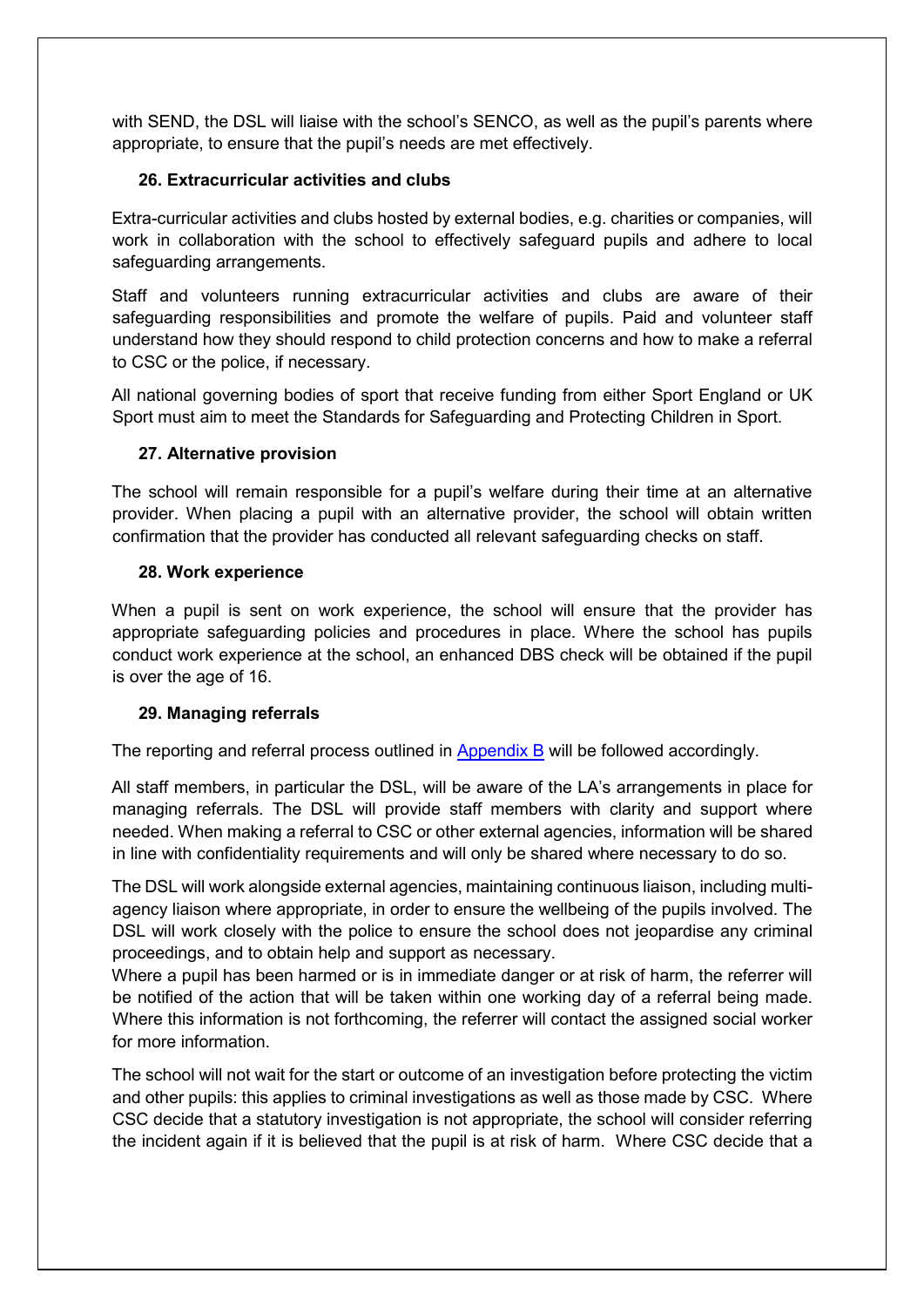statutory investigation is not appropriate and the school agrees with this decision, the school will consider the use of other support mechanisms, such as early help and pastoral support.

At all stages of the reporting and referral process, the pupil will be informed of the decisions made, actions taken and reasons for doing so. Discussions of concerns with parents will only take place where this would not put the pupil or others at potential risk of harm. The school will work closely with parents to ensure that the pupil, as well as their family, understands the arrangements in place, such as in-school interventions, is effectively supported, and knows where they can access additional support.

# **30. Concerns about staff and safeguarding practices**

If a staff member has concerns about another member of staff (including supply staff and volunteers), it will be raised with the headteacher or in the case of low-level concerns, the DSL. If the concern is with regards to the headteacher, it will be referred to the chair of governors.

Any concerns regarding the safeguarding practices at the school will be raised with the SLT, and the necessary whistleblowing procedures will be followed, as outlined in the Whistleblowing Policy. If a staff member feels unable to raise an issue with the SLT, they should access other whistleblowing channels such as the NSPCC whistleblowing helpline (0800 028 0285).

### **31. Allegations of abuse against staff**

There are clear policies in line with those from the CSAP (Children's Safeguarding Assurance Partnership) for dealing with allegations against people who work with children.

All allegations against staff, supply staff, volunteers and contractors will be managed in line with the school's Whistleblowing Policy – a copy of which will be provided to, and understood by, all staff. The school will ensure all allegations against staff, including those who are not employees of the school, are dealt with appropriately and that the school liaises with the relevant parties.

When managing allegations against staff, the school will recognise the distinction between allegations that meet the harms threshold and allegations that do not, also known as "lowlevel concerns". Allegations that meet the harms threshold include instances where staff have:

- Behaved in a way that has harmed a child, or may have harmed a child.
- Committed or possibly committed a criminal offence against or related to a child.
- Behaved towards a child in a way that indicates they may pose a risk of harm to children.
- Behaved, or may have behaved, in a way that indicates they may not be suitable to work with children.

All staff at **Hutton CE Grammar School & Sixth Form** are aware of these procedures and aware of the following expectations and protocol:-

- ALL staff and volunteers are aware that they must refer allegations or concerns around staff (including supply staff) conduct to the Headteacher
- ALL staff and volunteers are aware of the requirement to, and process of referring allegations or concerns around the Headteacher to the nominated Governor and how to contact them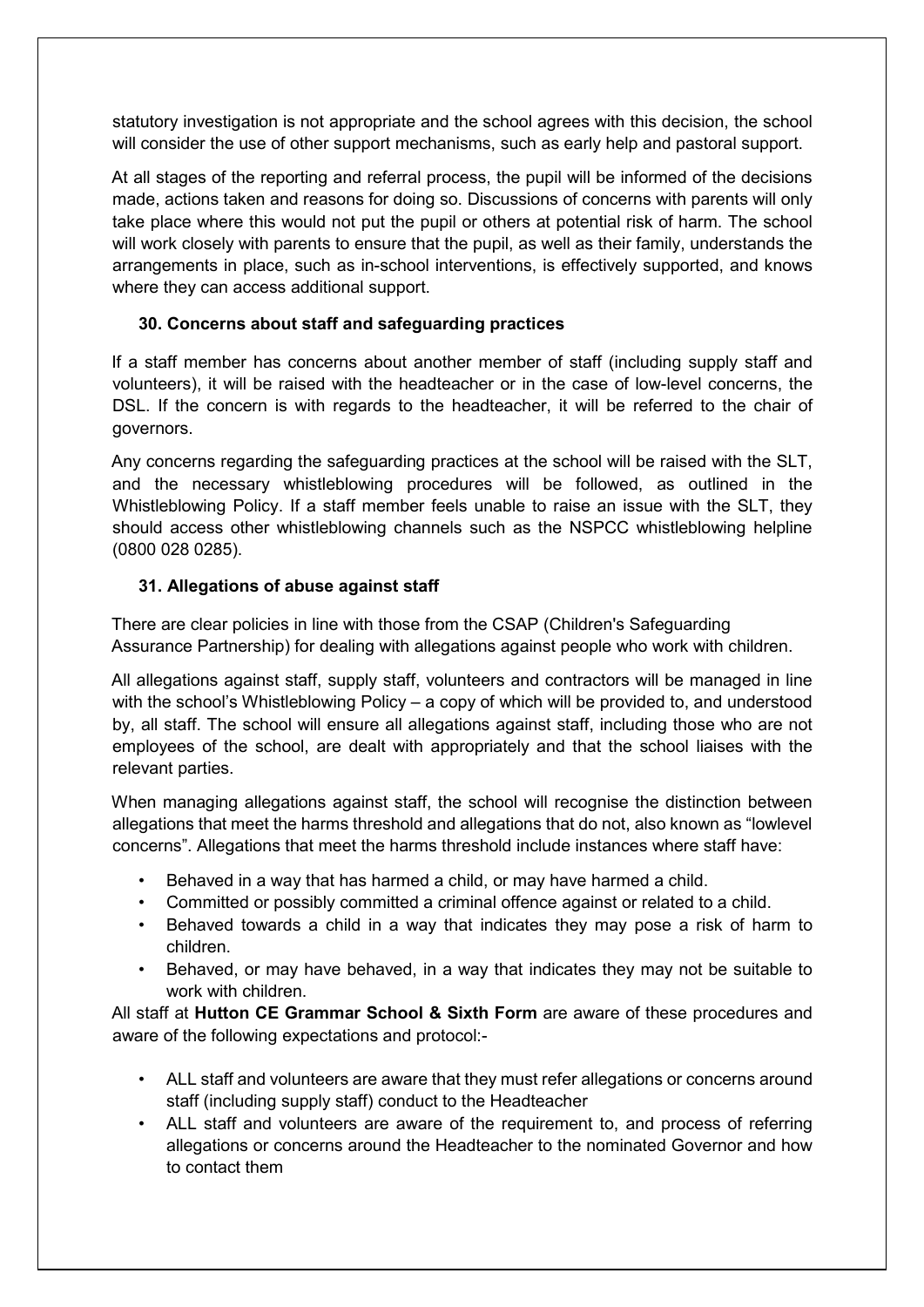- The Headteacher and/or Chair of Governors will discuss the allegation with the Local Authority Designated Officer (LADO)
- CSAP procedures for dealing with allegations against staff will be followed [http://panlancashirescb.proceduresonline.com/chapters/p\\_allegations.html](http://panlancashirescb.proceduresonline.com/chapters/p_allegations.html)
- ALL staff and volunteers remember that the welfare of the child is paramount and that they have a duty to inform DSL **/ HT** if any adult's conduct gives cause for concern
- All low-level concerns surrounding staff or any adult in a position of trust should be reported to the **DSL**.
- ALL staff are aware of the school's Whistle Blowing Policy which enables staff to raise concerns or allegations in confidence and for a sensitive enquiry to take place
- Staff are fully aware of Guidance for Safer Working Practice and [Staff Code of Conduct & Handbook and are aware of professional expectations of their own behaviour and conduct.
- Further information, LADO information and flowchart of how allegations are managed managed: -



[Name of School] recognises that children may make disclosures against someone who is in a position of trust not in the school setting. This may be an adult in a place of worship, a sports coach or a club leader. After ensuring that the child is safe, we recognise that we must refer to the LADO and share information.

# **32. Safer recruitment**

**Hutton CE Grammar School & Sixth Form** is committed to keeping pupils safe by ensuring that adults who work or volunteer in school are safe to do so. We therefore ensure that:

• Lancashire County Council Human Resources Guidance is adhered to, to ensure that there is a strong reference and commitment to safeguarding during advertisement, selection and recruitment of new staff

An enhanced DBS check with barred list information will be undertaken for all staff members engaged in regulated activity. A person will be considered to be in 'regulated activity' if, as a result of their work, they:

- Are responsible on a daily basis for teaching, training, instructing or the care or supervision of children.
- Regularly work in the school at times when children are on the premises.
- Regularly come into contact with children under 18 years of age.

*(Regular is defined as; at least 3 times in a 30 day period.)* 

The DfE's [DBS Workforce Guides](https://www.gov.uk/government/publications/dbs-workforce-guidance) [w](https://www.gov.uk/government/publications/dbs-workforce-guidance)ill be consulted when determining whether a position fits the child workforce criteria.

The governing board will conduct the appropriate pre-employment checks for all prospective employees, including internal candidates and candidates who have lived or worked outside the UK.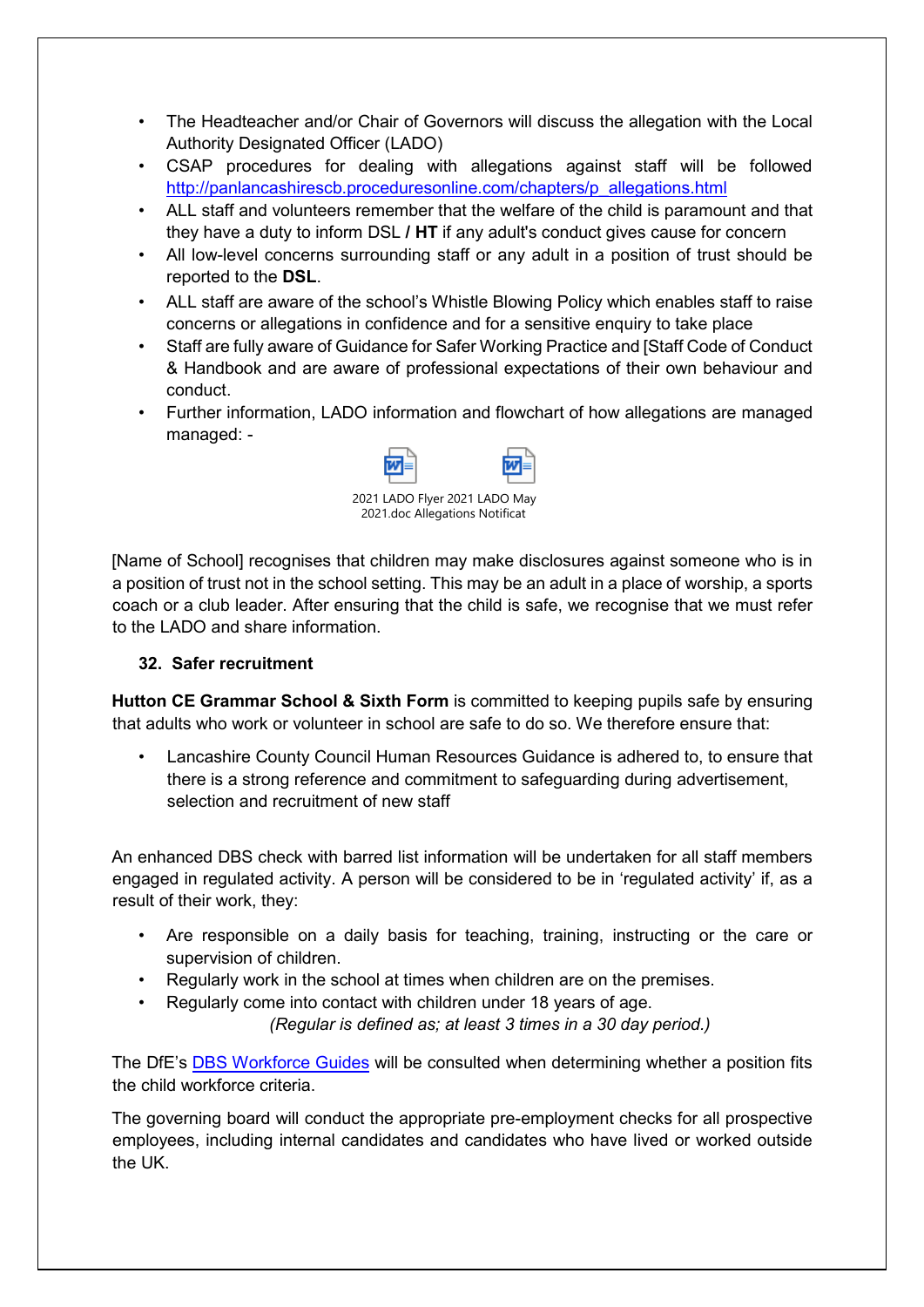School will ensure that:

- The appropriate DBS and suitability checks will be carried out for all governors, volunteers, and contractors.
- The original DBS certificate is seen for all appointees to the school, even where the on-line DBS system indicates that the check is clear
- There are sufficient staff/Governors who have undertaken appropriate Safer Recruitment training in the last 5 years to enable at least one person on every recruitment panel to be appropriately trained and there are at least 2 people on each selection panel
- Covering (umbrella) letters will be obtained from agencies and other employers that provide staff to work in school to confirm that appropriate checks have been undertaken. Agencies will be requested to complete the checklist found at Appendix Q of the R&S Guidance.



- Individual identity checks will be undertaken on those staff detailed above to ensure they are employees of the named agency/employer
- A transfer of control agreement will be used where other agencies/organisations use school premises and are not operating under school's safeguarding policies and procedures
- Adults who are involved in the management or provision of child care of children in Early Years, or in out of school provision for children up to 8 years old, will make a declaration that they are not disqualified under the Child Care Act 2006.
- With regard to Disqualification Under the Childcare Act we will adhere to Guidance from [Lancashire County Council Human Resources](file://CorpData01/LCCUsers4$/vwallace001/My%20Documents/For%20portal/%E2%80%A2%09https:/schoolsportal.lancsngfl.ac.uk/view_sp.asp?siteid=4311&pageid=45826&e=e)
- It is good practice to ensure that this declaration is renewed annually for those staff working in a relevant setting and evidenced using the LCC staff confirmation form (May 2021). This form will be retained and stored securely.



• When an issue is declared, advice will be sought from Ofsted about the need to apply for a waiver. If a waiver is necessary, a risk assessment will be carried out and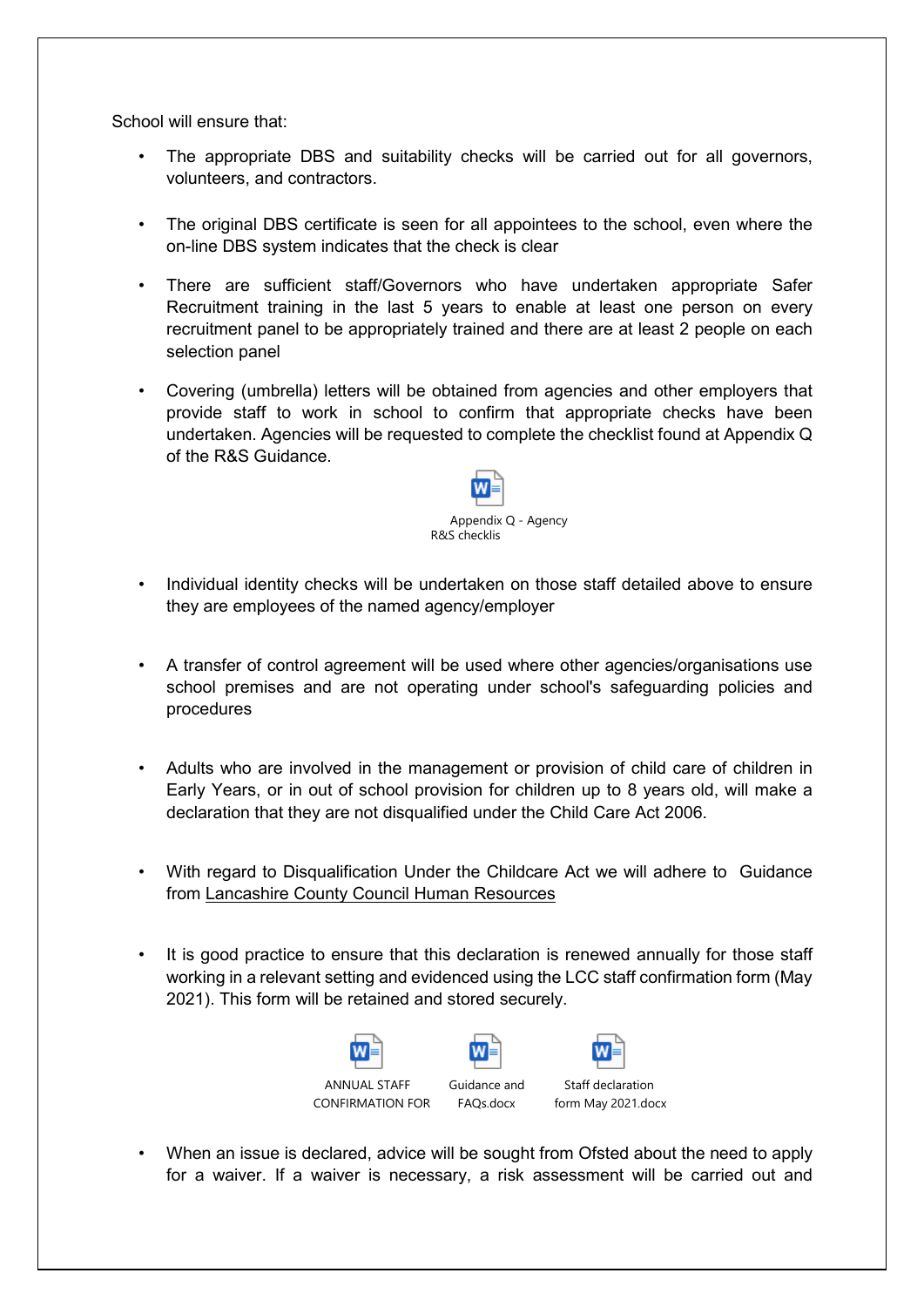proportionate measures put in place until a waiver has been issued or matters resolved. If it is not resolved, this must be reported:- disqualification@ofsted.gov.uk

• Advice will be sought from Human Resources, LADO and/or Schools Safeguarding Officers if any staff are unclear about any aspects of Safer Recruitment.

#### **Referral to the DBS**

The school will refer to the DBS anyone who has harmed a child or poses a risk of harm to a child, or if there is reason to believe the member of staff has committed an offence and has been removed from working in regulated activity.

### **Single central record (SCR)**

The school keeps an SCR which records all staff, including agency and third-party supply staff (for longer placements), and teacher trainees on salaried routes, who work at the school.

The following information is recorded on the SCR:

- An identity check
- A barred list check
- An enhanced DBS check
- A prohibition from teaching check
- A check of professional qualifications, where required
- A check to determine the individual's right to work in the UK
- Additional checks for those who have lived or worked outside of the UK  $\Box$  Any other information deemed relevant.

If any checks have been conducted for volunteers or Governors, these may also be recorded on the SCR. If risk assessments are conducted to assess whether a volunteer should be subject to an enhanced DBS check, the risk assessment will be recorded.

The details of an individual will be removed from the SCR once they no longer work at the school.

#### **33. Review**

This Policy is subject to ongoing review; however, will be reviewed no later than September 2022.

**Key Contacts, Roles and Training**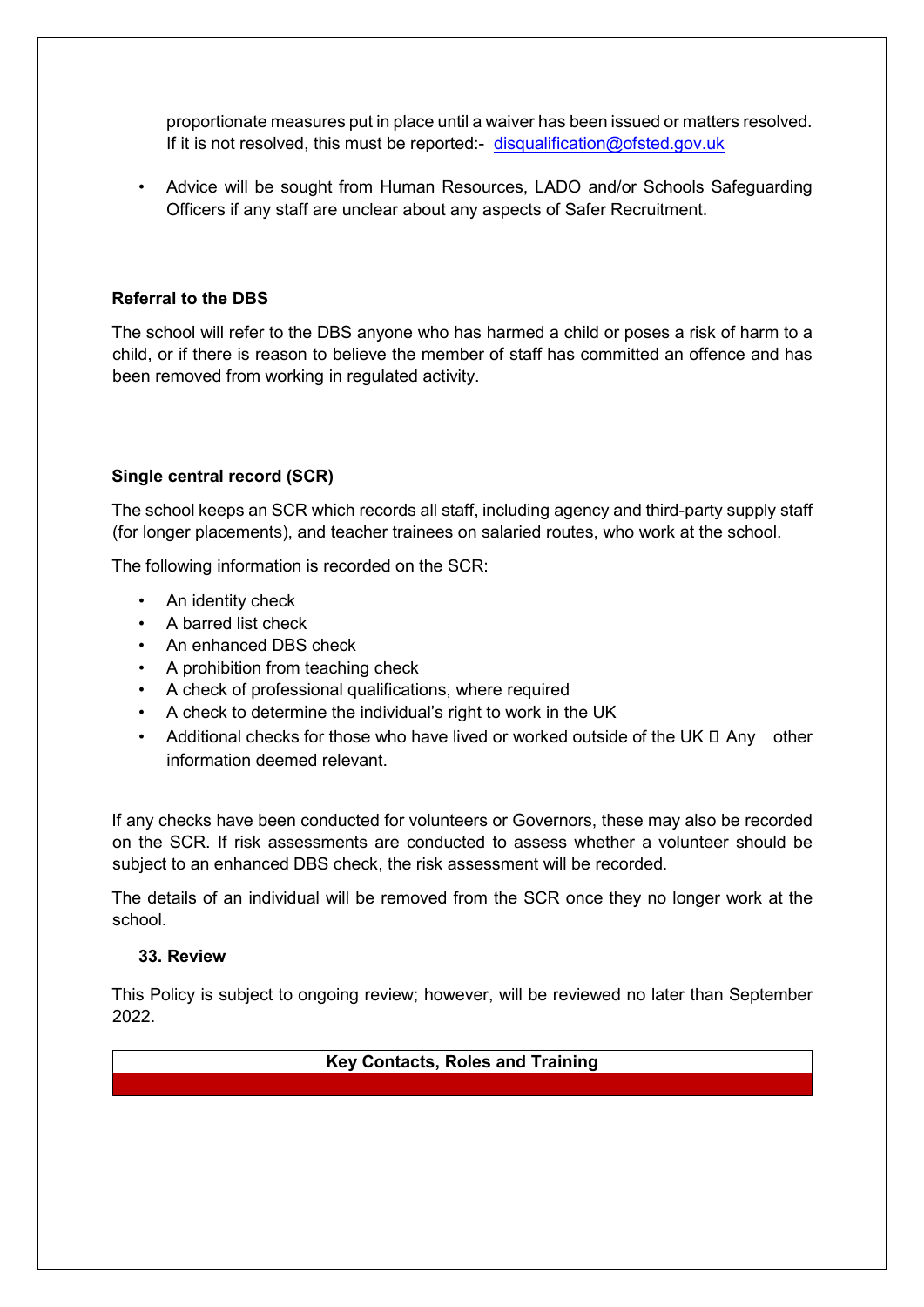| Safeguarding<br>Designated<br>Lead                                               | <b>Matthew Livingstone</b> |                                                                                                                                      | <b>Relevant Training &amp; Dates</b><br>November 2020<br>Date of renewal<br>October 2022    |
|----------------------------------------------------------------------------------|----------------------------|--------------------------------------------------------------------------------------------------------------------------------------|---------------------------------------------------------------------------------------------|
| Deputy DSL (s)                                                                   | <b>Gloria Frost</b>        |                                                                                                                                      | <b>Relevant Training &amp; Dates</b><br>September 2021<br>Date of renewal<br>September 2023 |
| Head teacher                                                                     | Mark Bradshaw              |                                                                                                                                      | Whole<br>2020<br>September<br>School<br>Renewal: September 2021                             |
| <b>Chair of Governors</b>                                                        | Sue Tipping                |                                                                                                                                      | Whole<br>September<br>2019<br>School<br><b>Renewal September 2021</b>                       |
| <b>Safeguarding Governor</b>                                                     | Kaye Conroy                |                                                                                                                                      | September<br>2019<br>Whole<br>School<br><b>Renewal September 2021</b>                       |
| <b>Prevent Lead</b>                                                              | <b>Matthew Livingstone</b> |                                                                                                                                      | <b>HM Govt Online Prevent</b><br>Training<br><b>July 2021</b><br>Renewal: July 2023         |
| <b>LCC School Safeguarding Officers</b><br>Victoria Wallace & Heather Fowler     |                            | 01772 531196<br>school.safequarding@lancashire.gov.uk                                                                                |                                                                                             |
| <b>LCC MASH Education Officers</b><br>Matt Chipchase & Jennifer Ashton           |                            | Jennifer Ashton 01772 531643<br>jennifer.ashton@lancashire.gov.uk<br>Matt Chipchase 01254 220989<br>matt.chipchase@lancashire.gov.uk |                                                                                             |
| LADO - Local Authority Designated Officer<br>Tim Booth, Donna Green & Shane Penn |                            | 01772 536694<br>LADO.admin@lancashire.gov.uk                                                                                         |                                                                                             |